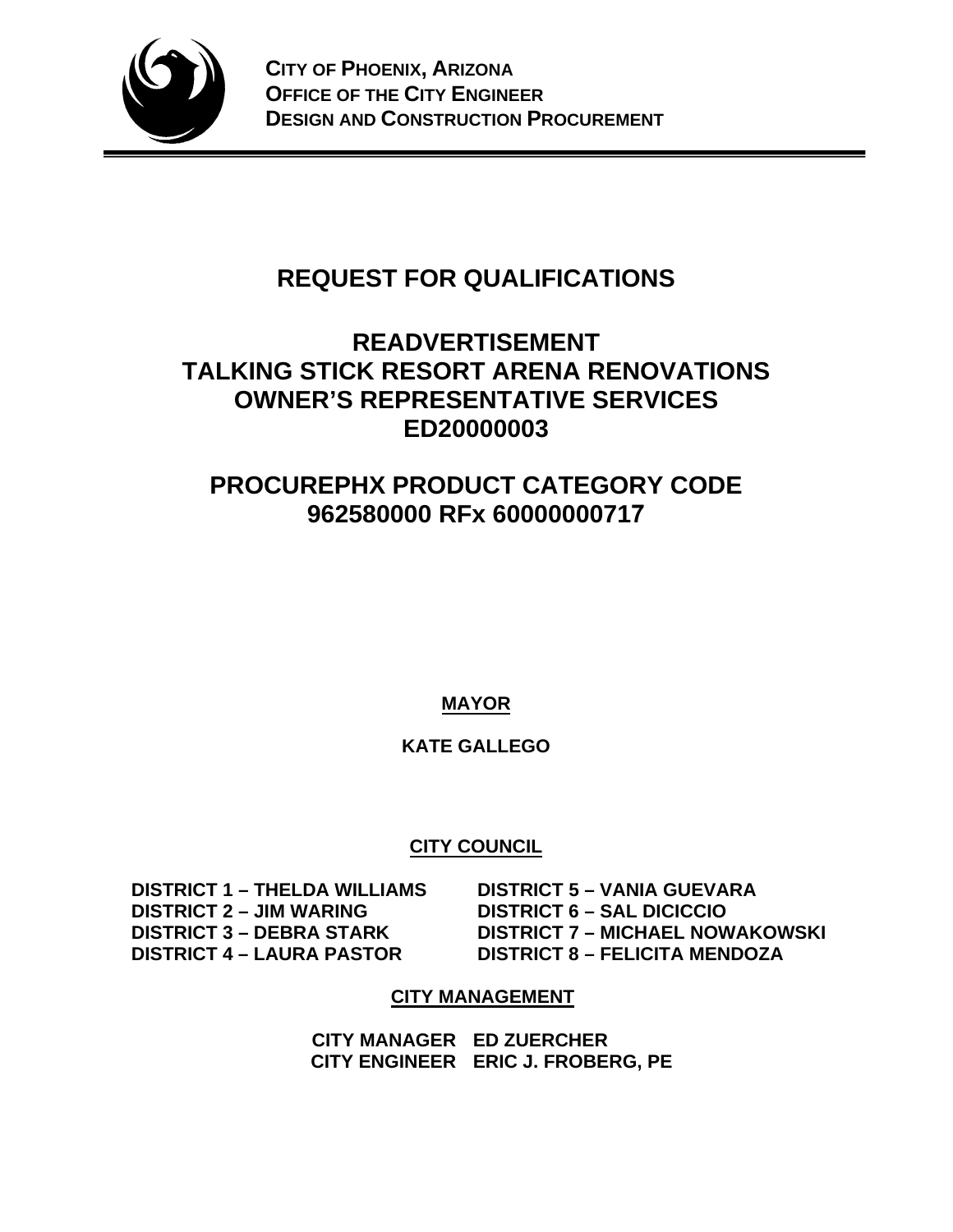# REQUEST FOR QUALIFICATIONS

The City of Phoenix is seeking a qualified consultant team to provide Owner's Representative Services for an approximately \$230 million renovation to the City-owned and Suns-managed Talking Stick Resort Arena (TSRA). The successful submitter will contract directly with the City to assist the City in monitoring the renovation and expenditures, ensure all items in the project scope are completed, and to provide regular status reports to the City Manager and the City Council. The Owner's Representative will operate as an extension of staff on behalf of the City, and will collaborate with arena management, the Phoenix Suns, and the design team, contractor, and arena stakeholders. The project site is located at 201 E. Jefferson Street.

### **SECTION I – PROJECT DESCRIPTION**

Talking Stick Resort Arena (TSRA) opened in 1992 in downtown Phoenix. The arena is owned by the City of Phoenix (City) and managed by Phoenix Arena Development Limited Partnership (Arena Operator), which is affiliated with the Phoenix Suns. The facility is presently home to the Suns, as well as the Phoenix Mercury and Arizona Rattlers, plus a variety of concerts, family shows, conventions and other events.

Renovations in 2003 added the glass atrium and office space on the north/northwest portion of the site, as well as an outdoor paseo on the east side. Some infrastructure work was also completed in 2012, and in 2017 limited renovation work began on select plumbing systems and the arena's rigging grid. A parking garage is attached to the arena on the west side. An independent historic building resides on the southeast corner of the site, utilized primarily by Steward Health Care as a clinical facility; this is not anticipated to be part of the renovation project, but must be protected in place. A pedestrian bridge is also located on the eastern edge of the site, connecting to the Jefferson Street Garage across 3rd Street; the pedestrian bridge and Jefferson Street garage are not anticipated to be part of the renovations.

At less than 600,000 square feet, the TSRA is one of the smallest National Basketball Association (NBA) arenas. The facility requires significant infrastructure upgrades, from replacement of major plumbing systems, to reworking of vertical transportation. This renovation seeks to provide additional square footage within the existing footprint, modern amenities, and functional, reliable, and efficient Mechanical/Electrical/Plumbing (MEP) systems. Existing practice facilities within the arena will be relocated off-site as part of a separate project. This practice space and other areas will be reprogrammed as part of the renovation to improve the fan experience and facility operations. See attached Exhibit A – Proposed Talking Stick Resort Arena Renovation Items.

#### **SECTION II – SCOPE OF WORK**

The Owner's Representative will begin by reviewing existing documentation of the proposed renovation items and assisting the City with providing feedback to the Arena Operator, the design team, and the contractor (procured by the Arena Operator). The Owner's Representative will work side-by-side with City staff. This is a complex project that will require collaboration with City staff, the design team, contractor, arena management, and others, such as the NBA and members of the public, as needed.

Preliminary program work has been completed, which is anticipated to evolve with guidance from the Owner's Representative and stakeholders. Work related to the design process, construction schedule, and project budget will begin immediately after procurement. The construction schedule will be impacted by the operational needs of a busy multi-purpose arena in the active downtown of America's  $5<sup>th</sup>$  largest city. It is anticipated that portions of the project will be initiated immediately, with certain work to occur year-round as appropriate with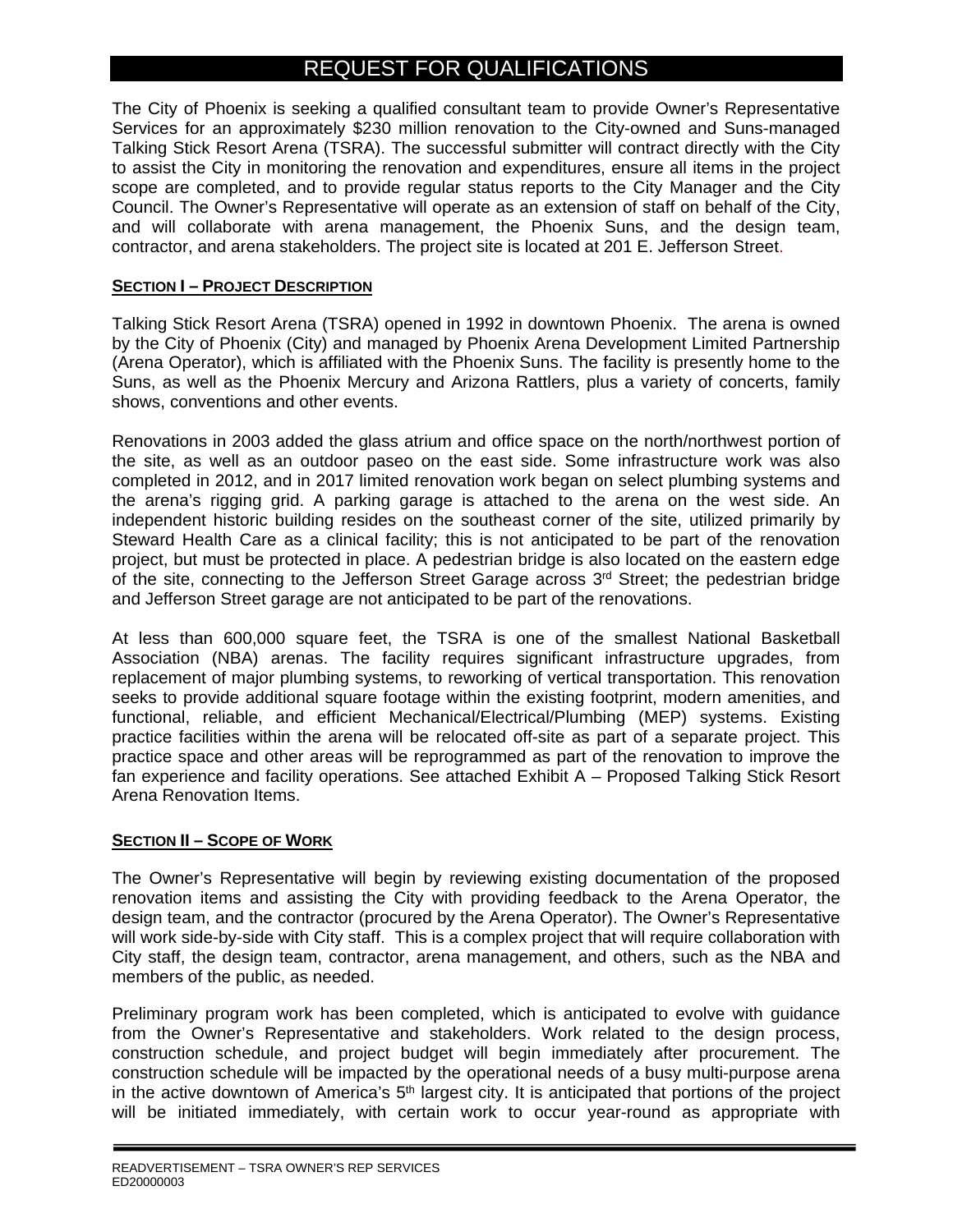substantial completion of the project scheduled for August 1, 2021. Project close out shall occur prior to commencement of the 2021 NBA season. Elements of the project that require hard closure of the arena will be limited to the NBA off-season.

The Owner's Representative will represent and advise the City throughout the life of the TSRA renovation to ensure the project is completed on time, City funds are used appropriately, and the required program elements are included and successfully implemented.

The Owner's Representative will also be responsible for:

- Providing responsive and available staff with the agility to respond immediately to the needs of the project;
- Helping establish and maintain an overall project schedule and budget;
- Reconciling construction schedule priorities;
- Overseeing planning, design, and physical renovation work, which may include a variety of vendors;
- Obtaining consensus and approvals from the stakeholders and representing the City's best interests;
- Delivering regular, timely and accurate reports to the City;
- Providing high-level professional presentations and communications to citizens and council and media;
- Otherwise working to ensure a successful, timely and cost-effective renovation that minimizes impact to ongoing arena operations, meets or exceeds all NBA standards and guest expectations, and maximizes economic activity in downtown Phoenix, while protecting the City's interests;
- Maintaining team-oriented delivery approach in support of City;
- Reviewing pay apps and change orders to ensure City funds are expended appropriately and the agreed-upon program is implemented;
- Providing technical support to assist the City's decisions:
- Facilitating solutions in City's interests and protecting City's interests throughout life of the project;
- Conducting and/or participating in regular meetings to review schedule, program, and budget;
- Managing the owner's log for change orders and scope changes to facilitate and reconcile differences for the City;
- Managing documentation for the City, including material testing and inspections, program change analysis, schedule reconciliation, construction administration efforts, and treatment of design errors or omissions;
- Assisting with project close-out, including ensuring City has final as-builts and warranty records

## **SECTION III – MINIMUM QUALIFICATIONS**

Each firm must have successfully completed a project valued at \$75 million or more performing as an Owner's Representative. Each firm must demonstrate in its proposal that it meets the minimum qualifications, or its proposal will be deemed as non-responsive and disqualified. The selection panel will not review proposals deemed non-responsive.

Submit at least one project with the following information of past experience. The City recommends submitting more than one project with the following:

- Facility name and location
- Dates of work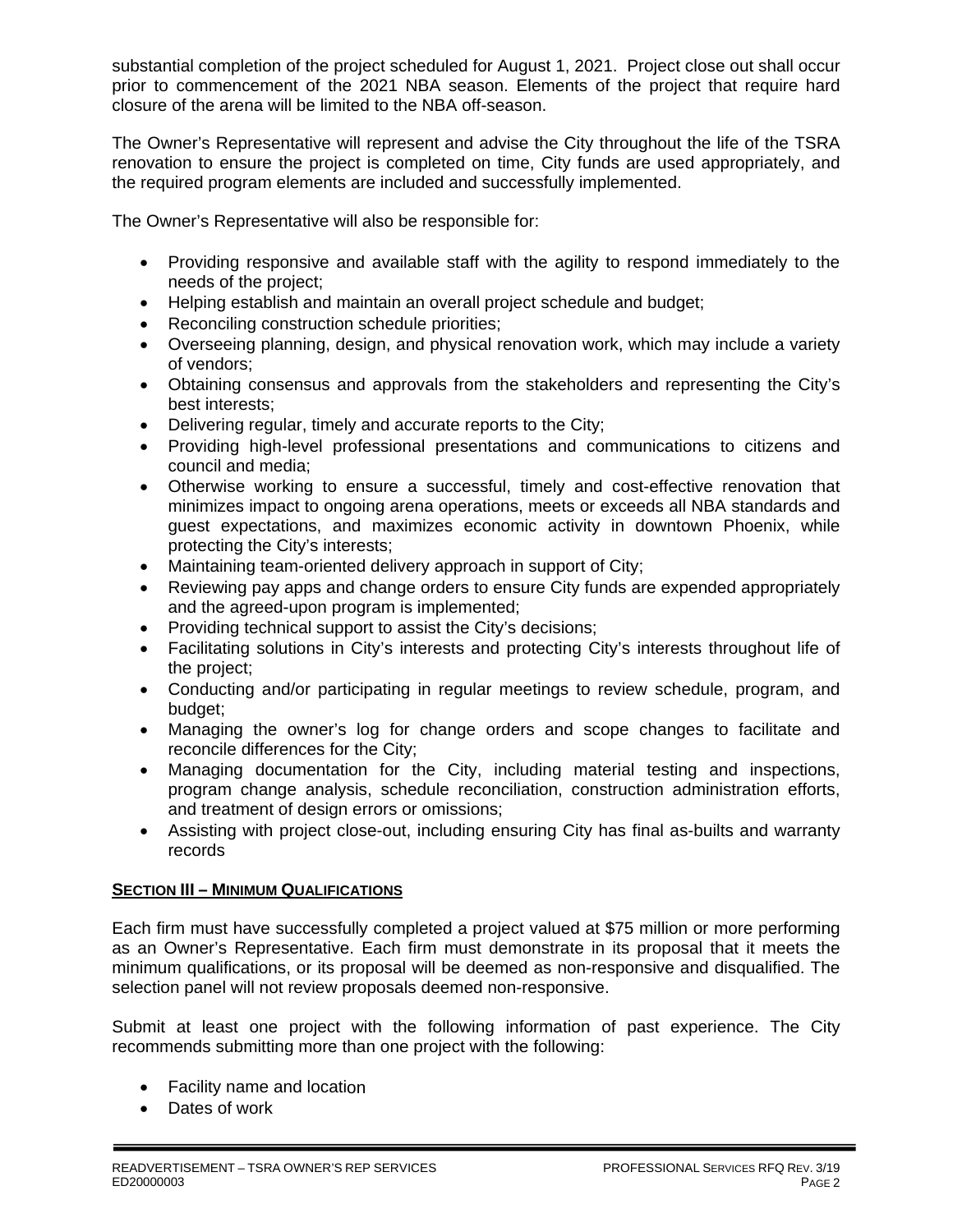- Project budget
- Role of firm
- Contact information of project owner

### **SECTION IV – ADDITIONAL INFORMATION AVAILABLE**

For firms that meet the minimum qualifications listed in Section III above, the Arena Operator will make available a draft Project Document on a temporary basis for informational purposes only. Reviewing this document is not a requirement to submit a proposal for this RFQ. The City's selection panel will not see or review the Project Document prior to selection and recommendation for award.

To obtain access to the Project Document, the Arena Operator has requested the City obtain satisfactory proof that the interested firm has successfully performed as an Owner's Representative and completed a project of sufficient scale being valued at least \$75 million. Firms intending to propose, and who wish to obtain access to the document via the FTP site, must email a request that includes the items from Section III above to the Contracts Specialist at kandi.kawolsky@phoenix.gov.

The request for the Project Document shall include a signed Non-Disclosure Agreement (NDA), downloadable from http://www.talkingstickresortarena.com/business-opportunities/rfq, as well as the information in Section III for Minimum Qualifications and an email address of one individual point-of-contact to access the FTP site.

Please allow two business days for processing of the request. All requests must be submitted no later than close of business on April 29, 2019. The City of Phoenix is not managing the other procurement opportunities found on the TSRA webpage.

#### **SECTION V - PRE-SUBMITTAL MEETING**

A pre-submittal meeting will be held at 9:00 a.m. on Monday, April 22, 2019, via WebEx. Interested parties must email the Contracts Specialist at kandi.kawolsky@phoenix.gov to receive the WebEx/conference call access information. At this meeting, City staff will discuss the scope of work, general project requirements, and respond to questions emailed to kandi.kawolsky@phoenix.gov prior to the pre-submittal meeting. It is strongly recommended that interested firms participate in the pre-submittal meeting teleconference. Inquiries regarding the project scope outside of this pre-submittal meeting teleconference must be sent by email to the Contracts Specialist.

#### **SECTION VI - STATEMENT OF QUALIFICATIONS EVALUATION CRITERIA**

Firms will be short-listed for interviews through a qualifications-based selection process based on the criteria below. Subcriteria are listed in order of importance in relation to project services. City of Phoenix project experience is not required.

The successful firm may not contract, be part of a contract, or be a subcontractor/subconsultant to any contract with the Arena Operator, the Arena Operator's selected firm for the Architect Services RFQ or the Arena Operator's selected firm for the Construction Manager at Risk RFQ. Additionally, the successful firm shall not hold a contract with a competing interest between the projects offered by the City and/or by the Suns, the Arena Operator, their subsidiaries, affiliates, or partners, owners, joint ventures, parent companies, subconsultants, contractors, board or committee members, stakeholders or stockholders as more fully described in Exhibit C.

## **A. Project Understanding and Approach (maximum 200 points)**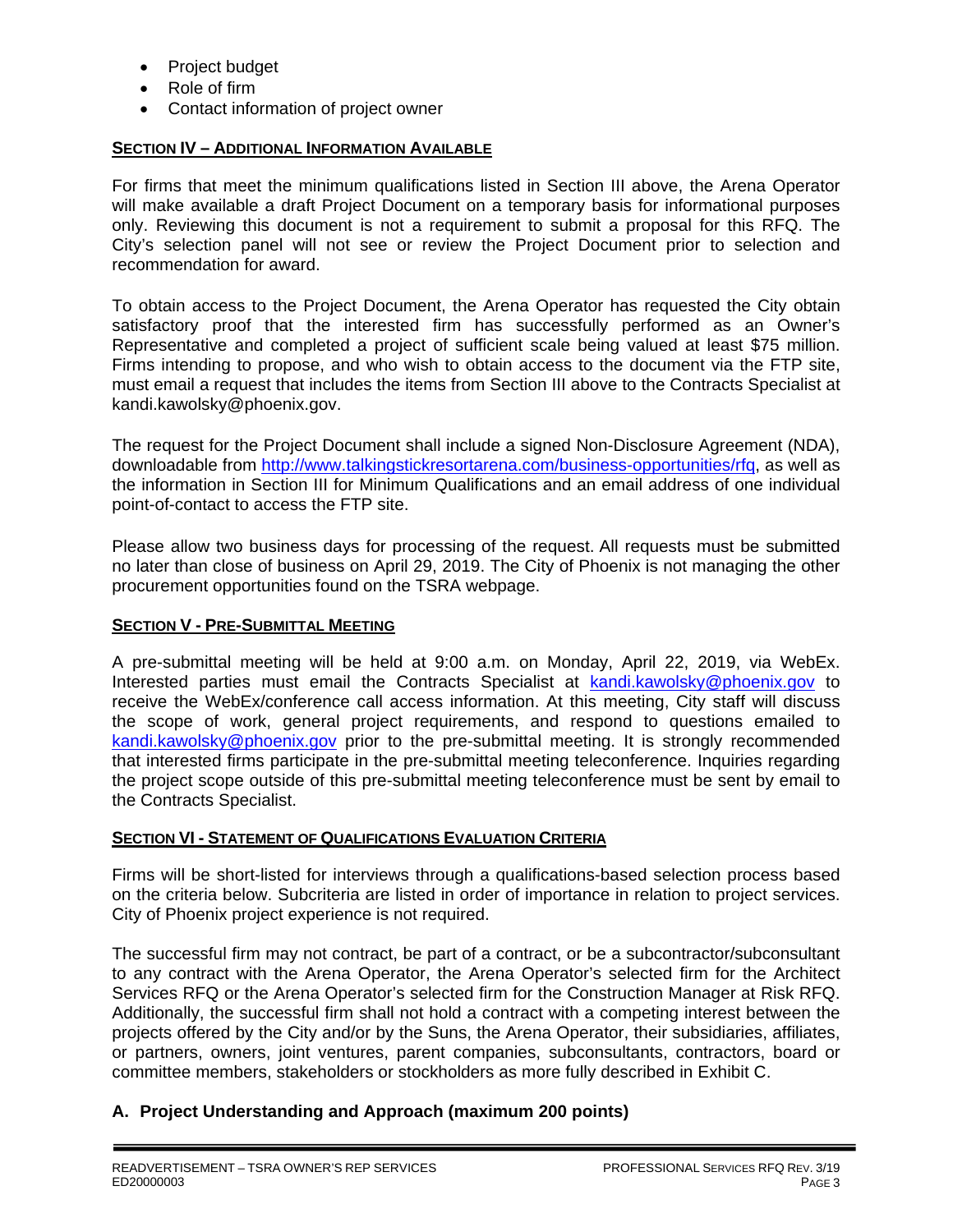Describe the firm's understanding of the City's need for an owner's representative on this project, including important considerations such as project issues and challenges. Describe the firm's approach to the project, including important considerations such as scope, schedule, and budget:

- 1. Describe the communication and coordination strategy when there are several stakeholders
- 2. Describe how your firm will handle competing interests and priorities and communicate those to the project owner
- 3. Describe how the firm will prioritize the City's interests as the owner
- 4. Describe differences in representation during the design phase as compared to the construction phase
- 5. Describe the benefit to the City of owner's representation for this scale of project considering the role of government, public optics, and the public private partnership
- 6. Describe how you will ensure no conflicts of interest exist between the arena renovation projects and the responsibility of acting as the City's Owner's Representative

### **B. Owner's Representative (Design Phase) Experience of the Prime Firm (maximum 100 points)**

Describe the experience and qualifications of the prime firm in providing owner's representative services for similar projects during the pre-construction phase. Identify projects the prime firm has completed including a(n):

- 1. Description of the project, scope, and project owner
- 2. Overview of the firm's role and how it relates to the services being solicited
- 3. Overview of the project's original design contract value, final design contract value, and reason for variance
- 4. Explanation of the challenges and how they were addressed
- 5. Narrative of the benefit added to the owner during the design phase and how the prime firm coordinated with the designer

### **C. Owner's Representative (Construction Phase) Experience of the Prime Firm (maximum 100 points)**

Describe the experience and qualifications of the prime firm in providing owner's representative services for similar projects during the construction phase. Identify projects the prime firm has completed. Include assigned construction administration and inspection services personnel if different from personnel performing services during the design phase. For each project listed, provide a(n):

- 1. Description of the project including scope and project owner
- 2. Overview of the firm's role and how it relates to the services being solicited
- 3. Overview the project's original design contract value, final design contract value, and reason for variance
- 4. Explanation of the challenges and how they were addressed
- 5. Narrative of the benefit added to the owner during the construction phase and how the prime firm coordinated with the CMAR team

### **D. Owner's Representative Experience of the Key Personnel and Subconsultants (maximum 50 points)**

Describe the experience and qualifications of the specific project team expected to be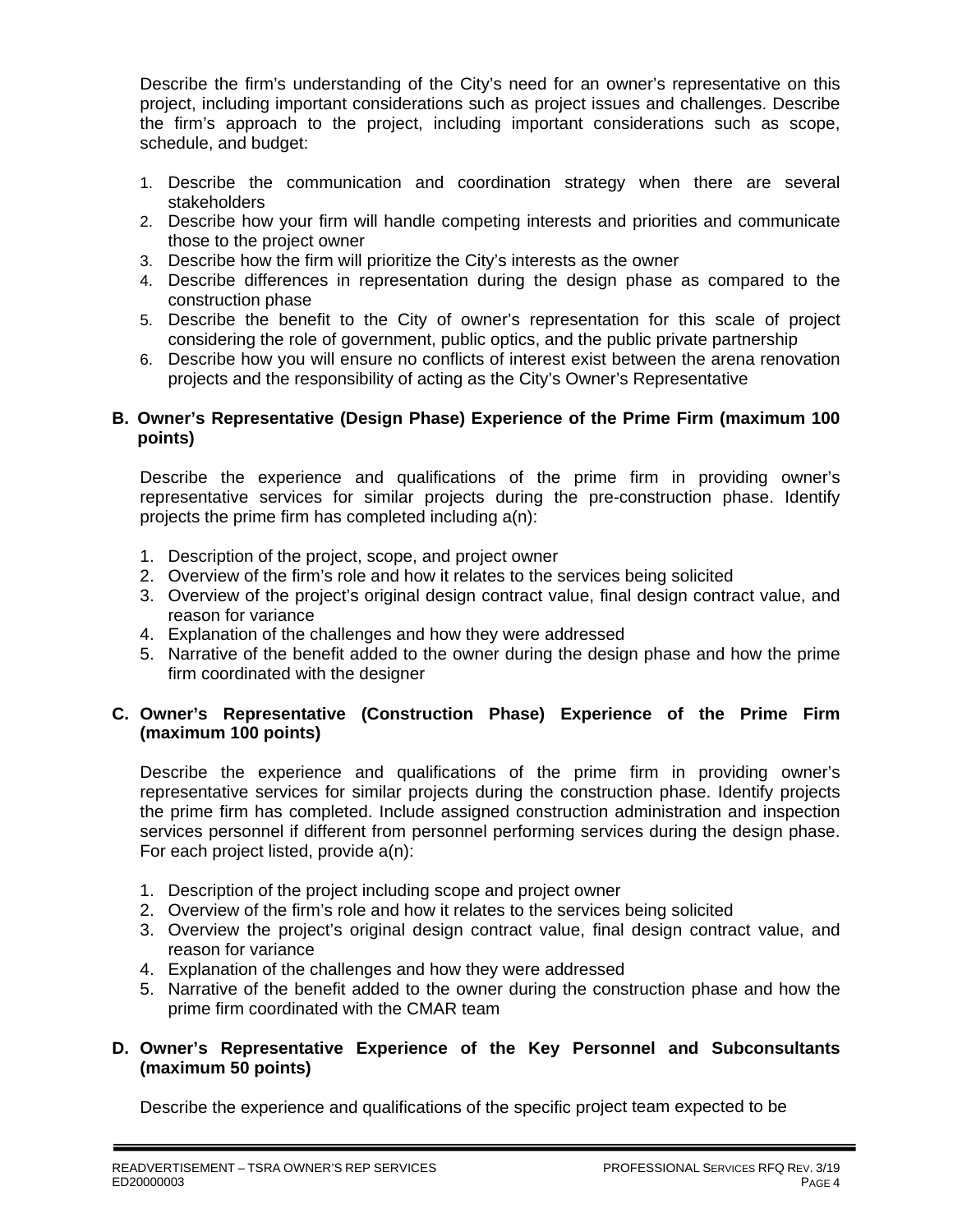assigned to this project in providing owner's representation for similar projects. Identify each team member's role in the projects provided. For each project listed, provide:

- 1. Description of the project including scope and project owner
- 2. Role of the team or team member and explain how this relates to the services being solicited
- 3. Project's original contract value, final contract value, and reason for variance

### **E. Staffing Information for Key Personnel (maximum 50 points)**

Provide the following:

- 1. Team's availability and commitment to the project, including subconsultants
- 2. Team's plan to maintain continuity of the proposed services
- 3. Organization chart showing key personnel, current professional licenses or certifications, and assigned roles for Owner's Representation during Design, Construction Administration and Inspection, and Construction Services for the project
- 4. Identify the location of the lead firm's principal office and the home office location of key staff on this project
- 5. Describe the firm's staffing plan to ensure on-site, immediate availability and responsiveness for the duration of the project.

#### **F. Reference Check (maximum 75 points\*)**

Use the form provided (Exhibit B) to obtain at least three references (it is preferred no more than one be a City of Phoenix project). If your firm has not completed prior projects with other agencies, you will not be penalized. It is recommended there be references outside the City of Phoenix.

\*These points are in addition to the 1,000 points for the SOQ.

#### **SECTION VII - SUBMITTAL REQUIREMENTS**

**New Electronic Submittal Process**: Firms interested in this project must submit a Statement of Qualifications (SOQ) electronically through the ProcurePHX online portal.

Submittal requirements are as follows:

 **Vendor Information: All firms must be registered in the City's Vendor Management System prior to submitting a proposal. For new firms, the City will send an email to your firm with a vendor number within two business days of submitting the request. The vendor number should be included on the cover of the SOQ. Information on how to register with the City is available at:** 

https://www.phoenix.gov/financesite/Pages/EProc-help.aspx

**If your firm is already registered with the City of Phoenix's ProcurePHX system, please visit** https://eprocurement.phoenix.gov/irj/portal **to login and access the electronic solicitation.**

 **The product category code for this RFQ is 962580000 and the RFx number is 6000000716.** 

#### **Submittals:**

Submittals must be uploaded to the ProcurePhx website by the submittal due date and time.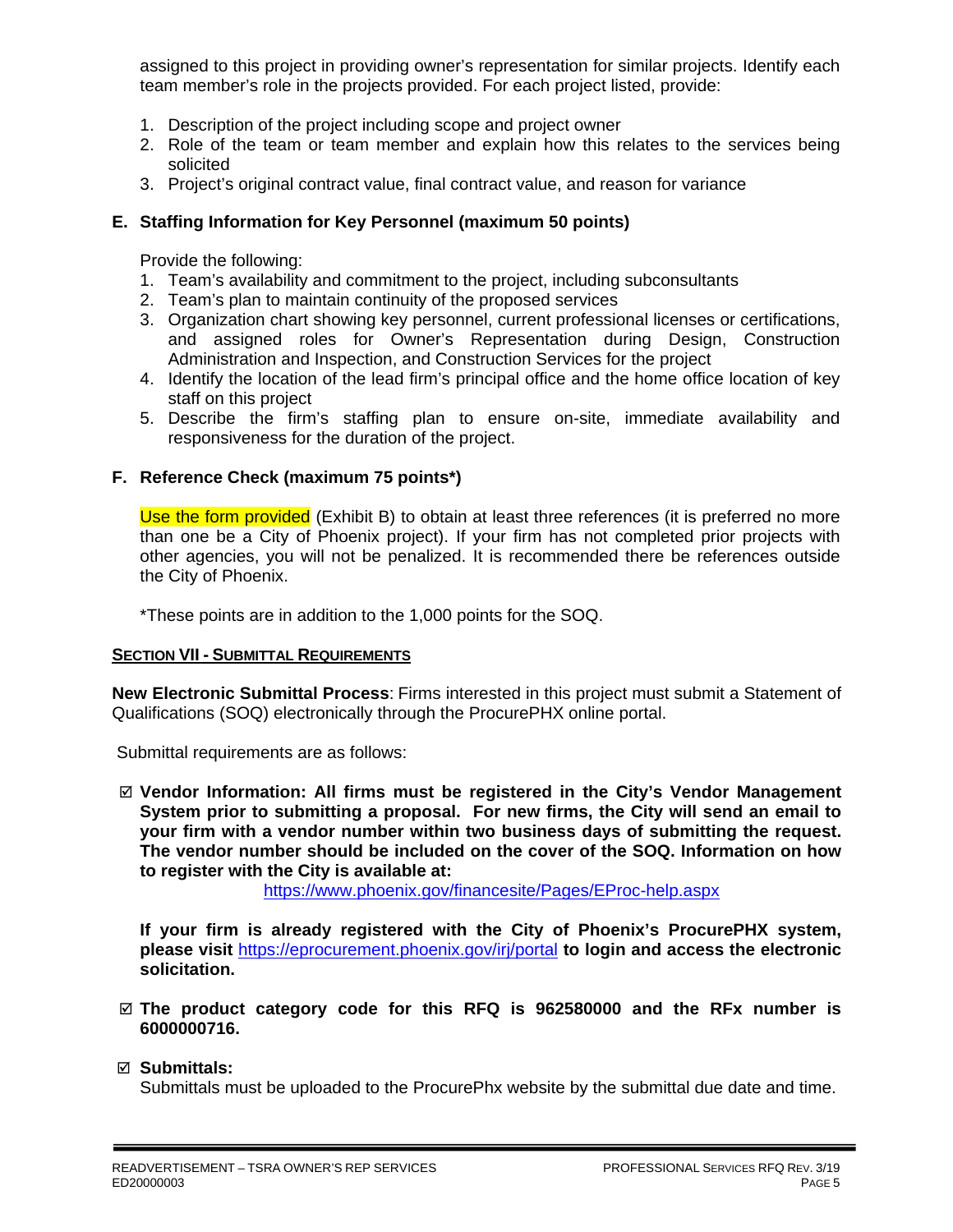- Submit only one (1) SOQ electronically, in .PDF format only, addressing all evaluation criteria. No hard copies will be accepted.
- Clearly display the firm name, vendor number, project title, and project number on the cover of the SOQ.
- A maximum of 15 **pages** is permitted to address all content in the SOQ submittal *(Maximum page limit includes evaluation criteria and all additional content. It does not include information sheet.)*
- Submit electronically the Statement of Qualifications by **12:00 noon, Phoenix time, on Thursday, May 2, 2019.**
- Upload one complete version of the SOQ addressing all the criteria. Upload format is .PDF.
- Page size must still meet requirements of  $8\frac{1}{2}$ " x 11"
- Font size must not be less than 10 point
- Content count:
	- $\checkmark$  Each side of a page containing evaluation criteria and additional content will be counted toward the maximum page limit noted above.
	- $\checkmark$  Pages that have project photos, charts and/or graphs will be counted towards the maximum page limit noted above.
	- $\checkmark$  Front and back covers, information sheet, Table of Contents pages, and divider (tab) pages **will NOT** be counted toward the maximum page limit noted above, unless they include evaluation criteria and additional content that could be considered by the selection panel.
- **Information Sheet:** Provide an information sheet that includes project title, project number, RFx number, firm name, address, phone number, vendor number, and the name, title, email address and signature of your contact person for the project. Do not include any additional information.
- **Evaluation Criteria:** Address the SOQ evaluation criteria.
- **Additional Content:** Resumes and other information may be included (*content shall be included within the permitted maximum page limit*).

**Note: All pages exceeding the specified maximum page limit will be removed from the submittal and not considered in evaluating a submitted SOQ.**

 **Conflict of Interest & Solicitation Transparency Disclosure Form (Exhibit C):** This form must be signed and submitted with the SOQ. (C*ontent shall NOT be counted as part of the permitted maximum page limit*).

## **SECTION VIII – GROUNDS FOR DISQUALIFICATION**

The following **will be grounds for disqualification,** and will be strictly enforced:

- Failure to submit electronically through the ProcurePHX online portal by the due date and time
- Violating the "Contact with City Employees" policy contained in this RFQ
- Failure to submit the Conflict of Interest & Solicitation Transparency Disclosure form
- Failure to comply with the executed Non-Disclosure Agreement
- Failure to meet the minimum qualifications listed for the RFQ

#### **SECTION IX - SELECTION PROCESS AND SCHEDULE**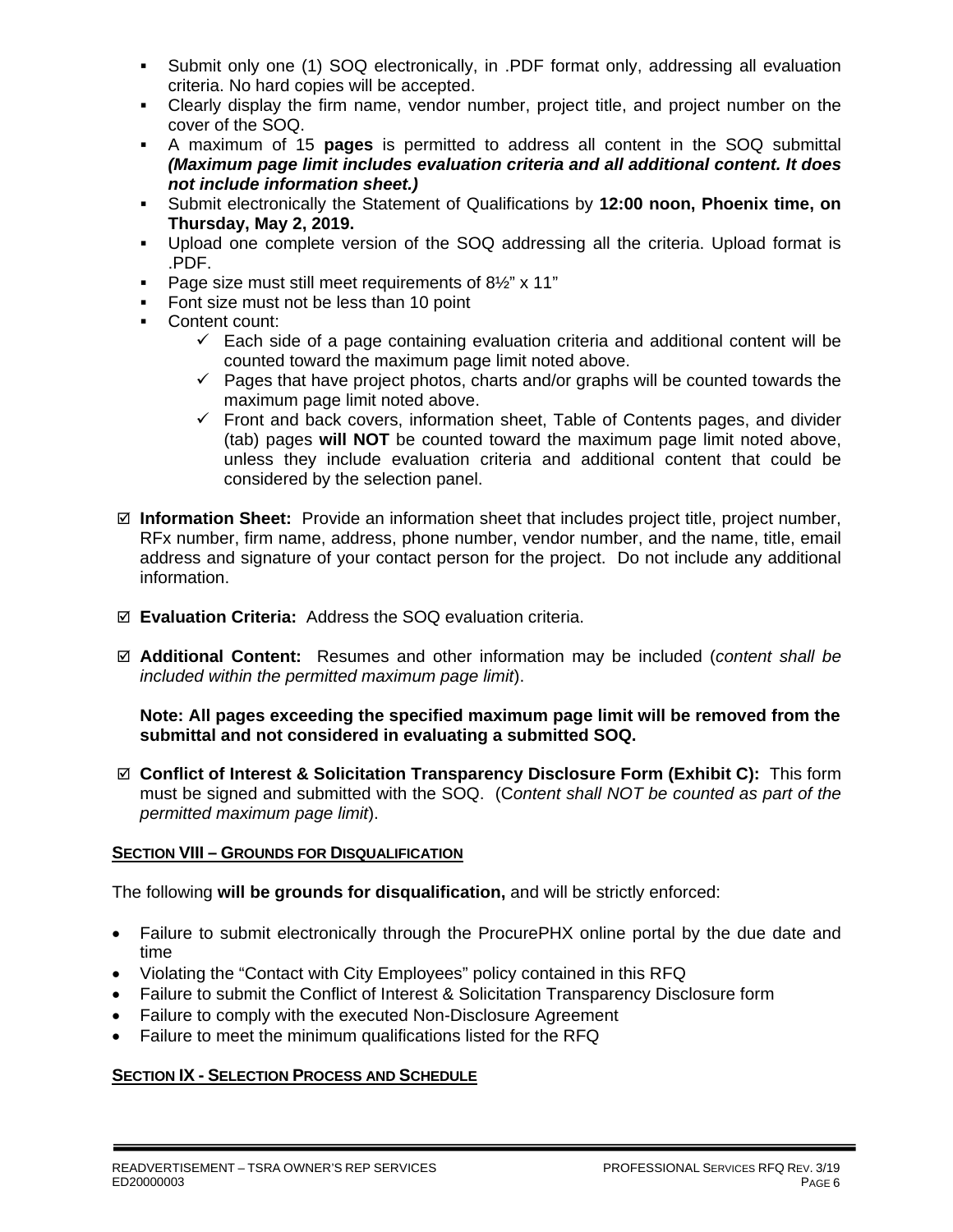Interested firms will submit a SOQ. A selection panel will evaluate each SOQ per the criteria set forth in Section VI above.

Finalists from the SOQ evaluation will be invited to participate in detailed interviews. A letter to each finalist will contain the evaluation criteria to be used during the interview presentation. Interview evaluations to select the highest qualified firm include scores from the SOQ evaluation process. The City may conduct a due diligence review on the firm(s) receiving the highest evaluation.

The City expects to create a final list of at least three, but not more than five firms for this project. The City will enter into negotiations with the selected firm(s) and execute a contract upon completion of negotiation of fees, contract terms, and City Council approval.

The following tentative schedule has been prepared for this project. Firms interested in this project must be available on the dates as specified below.

| Pre-submittal meeting        | April 22, 2019 |
|------------------------------|----------------|
| SOQ <sub>s</sub> due         | May 2, 2019    |
| Firms notified for interview | May 9, 2019    |
| Interview                    | May 17, 2019   |
| Scope Meeting                | May 20, 2019   |

If the City is unsuccessful in negotiating a contract with the best-qualified firm, the City may then negotiate with the next most qualified firm until a contract is executed, or the City may decide to terminate the selection process. Once a contract is executed with the successful firm, the procurement is complete.

Firms on the short list for interviews for this project will be notified directly by the City. Notification to all other firms on the status of a short list for this project will be posted on the City of Phoenix's "Tabulations, Awards, and Recommendations" website:

#### http://solicitations.phoenix.gov/awards

All submitting firms will be notified of the selection outcome for this project. The status of a selection on this project will be posted on the City of Phoenix's "Tabulations, Awards, and Recommendations" website:

#### http://solicitations.phoenix.gov/awards

The selected firm should expect to comply with the Arizona State Statutes Title 34 and City of Phoenix Design and Construction Procurement's contract provisions.

#### **SECTION X – GENERAL INFORMATION**

**Citywide Capital Improvement Projects.** Consulting and contractor services supporting the City's Capital Improvement Projects are procured under the authority of the City Engineer, currently located within the Street Transportation Department. Design and Construction Procurement coordinates the citywide consulting and construction contracting procurement processes.

**Changes to Request for Qualifications.** *Any changes to this Request for Qualifications (RFQ) will be in the form of a Notification.* The City of Phoenix shall not be held responsible for any oral instructions. Notifications are available on both the Current Opportunities and ProcurePHX webpage.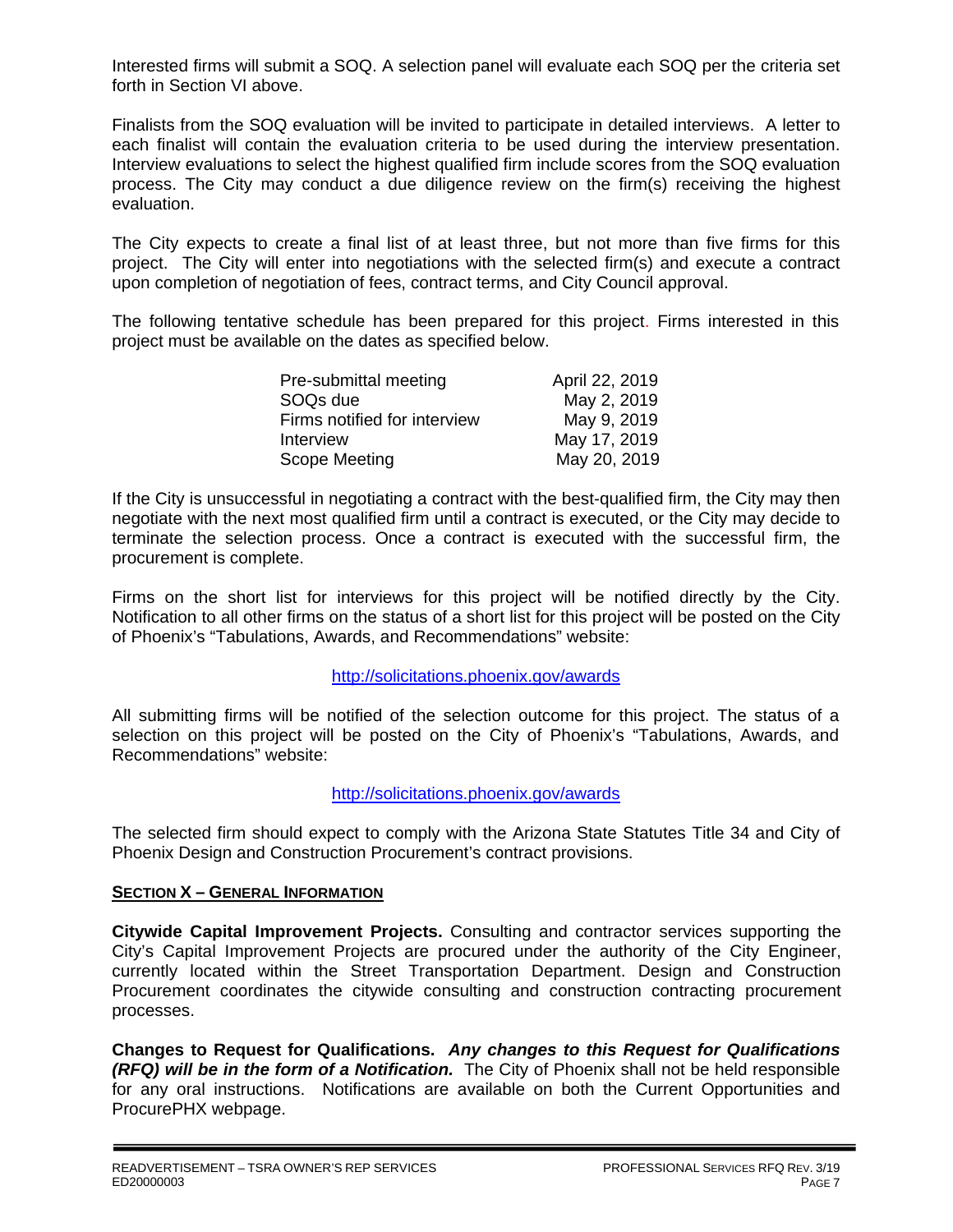*It shall be the responsibility of the registered RFQ holder to determine, prior to the submittal of the Statement of Qualifications, if a Notification has been issued***.** Registered RFQ holders may refer to the web page or call the Contracts Specialist (listed below) to ascertain if a Notification has been issued for this project.

**Alternate Format.** For more information or a copy of this publication in an alternate format, contact the Contracts Specialist (listed below) - Voice or 602-256-4286 – TTY. Requests will only be honored if made within the first week of the advertising period.

**Release of Project Information.** The City shall provide the release of all public information concerning the project, including selection announcements and contract awards. Those desiring to release information to the public must receive prior written approval from the City.

**City Rights.** The City of Phoenix reserves the right to reject any or all Statements of Qualifications, to waive any informality or irregularity in any Statement of Qualifications received, and to be the sole judge of the merits of the respective Statements of Qualifications received.

**Contact with City Employees.** This policy is intended to create a level playing field for all Proposers, assure that contracts are awarded in public, and protect the integrity of the selection process. **OFFERORS THAT VIOLATE THIS POLICY WILL BE DISQUALIFIED.**

Beginning on the date the RFQ is issued and until the date the contract is awarded or the RFQ withdrawn, all persons or entities that respond to the RFQ, including their authorized employees, agents, representatives, proposed partner(s), subcontractor(s), joint venture(s), member(s), or any of their lobbyists or attorneys (collectively the Proposer), will refrain from any direct or indirect contact with any person (other than the designated Contract Specialist) who may play a part in the selection process, including members of the evaluation panel, the City Manager, Assistant City Manager, Deputy City Managers, Department heads, the Mayor and other members of the Phoenix City Council. As long as the RFQ solicitation is not discussed, Proposers may continue to conduct business with the City and discuss business that is unrelated to this RFQ solicitation with City staff.

Commencing on the date and time a solicitation is published, potential or actual proposers (including their representatives) will only discuss matters associated with the solicitation with the Mayor, any members of City Council, the City Manager, any Deputy City Manager, or any department director directly associated with the solicitation (including in each case their assigned staff, except for the designated procurement officer) at a public meeting, posted under the Arizona Revised Statutes, until the resulting contract(s) are awarded or all offers or responses are rejected and the solicitation is cancelled without any announcement by the procurement officer of the City's intent to reissue the same or a similar solicitation.

Proposers may discuss their proposal or the RFQ solicitation with the Mayor or one or more members of the Phoenix City Council, provided such meetings are scheduled through the Contract Specialist (listed below), conducted in person at 200 W. Washington, Phoenix, Arizona 85003, and are posted as open meetings with the City Clerk at least twenty-four (24) hours prior to the scheduled meetings. The City Clerk will be responsible for posting the meetings. The posted notice shall identify the participants and the subject matter, as well as invite the public to participate.

**Conflict of Interest.** The City reserves the right to disqualify any Proposer on the basis of any real or apparent conflict of interest that is disclosed by the proposal submitted or any other data available to the City. This disqualification is at the sole discretion of the City. Any Proposer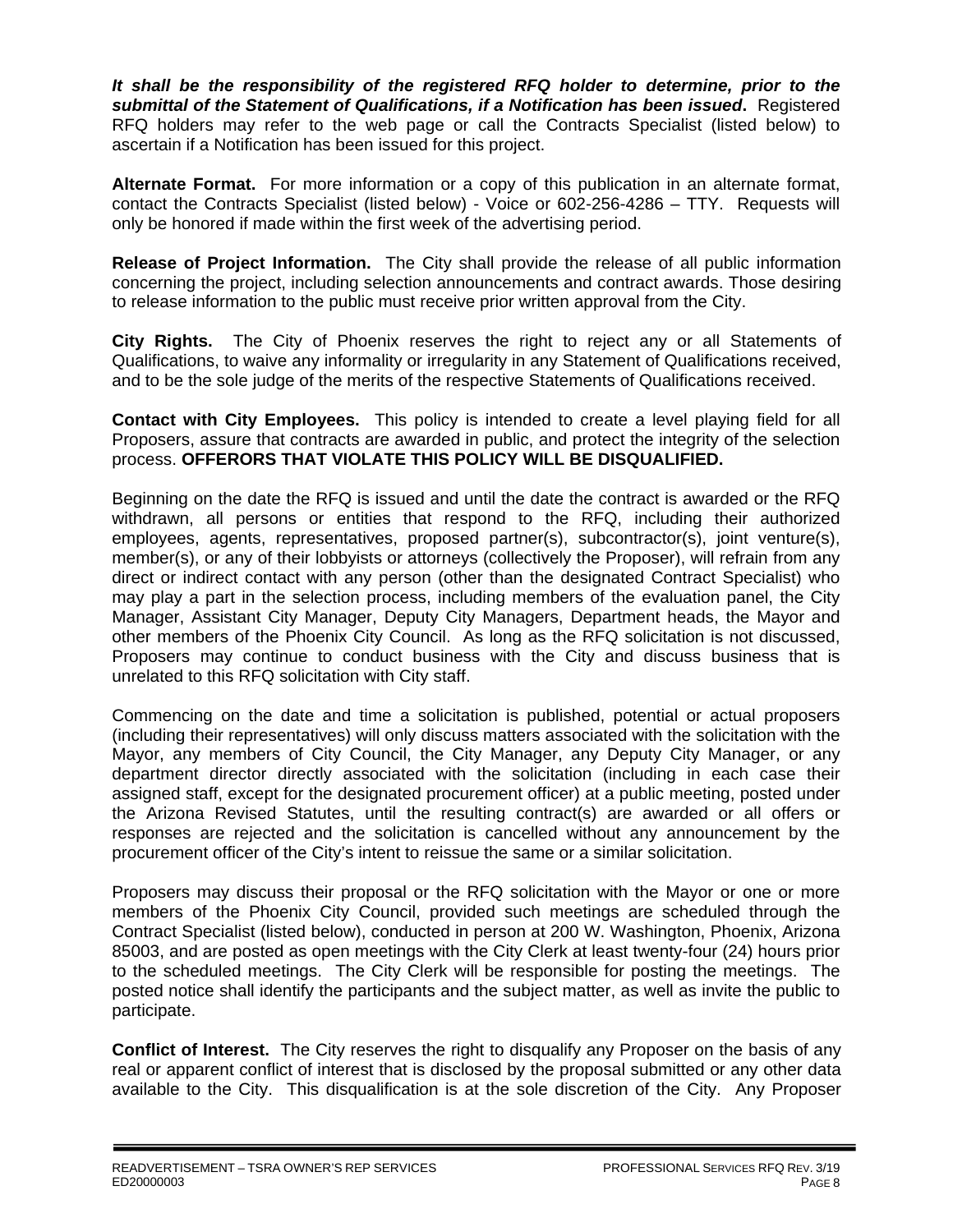submitting a proposal herein waves any right to object now or at any future time, before any body or agency, including but not limited to, the City Council of the City of Phoenix or any court.

**Protest Procedures.** Firms responding to disqualification or a procurement outcome are referred to the Code of the City of Phoenix Chapter 2, Article XII, Section 2-187 to 2-190.4, which governs protest procedures utilized throughout the selection process. The procedures may be reviewed through the City of Phoenix website at:

#### http://www.codepublishing.com/az/phoenix/

**Questions -** Questions pertaining to this selection process or contract issues should be directed to the Contracts Specialist, Kandi Kawolsky at (602) 256-4108 or email kandi.kawolsky@phoenix.gov.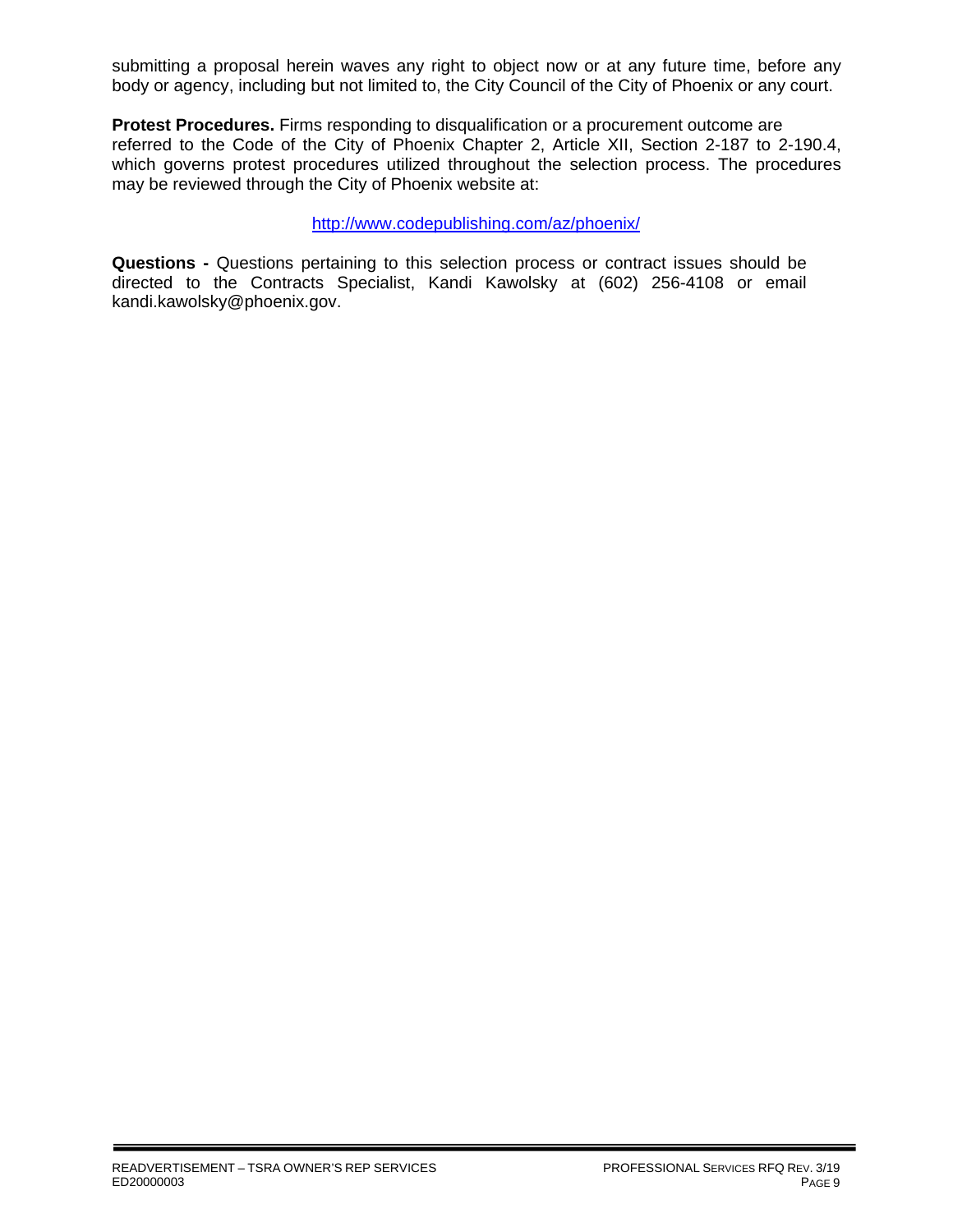## **EXHIBIT A PROPOSED TALKING STICK RESORT ARENA RENOVATION ITEMS**

FIVE PAGES - ATTACHED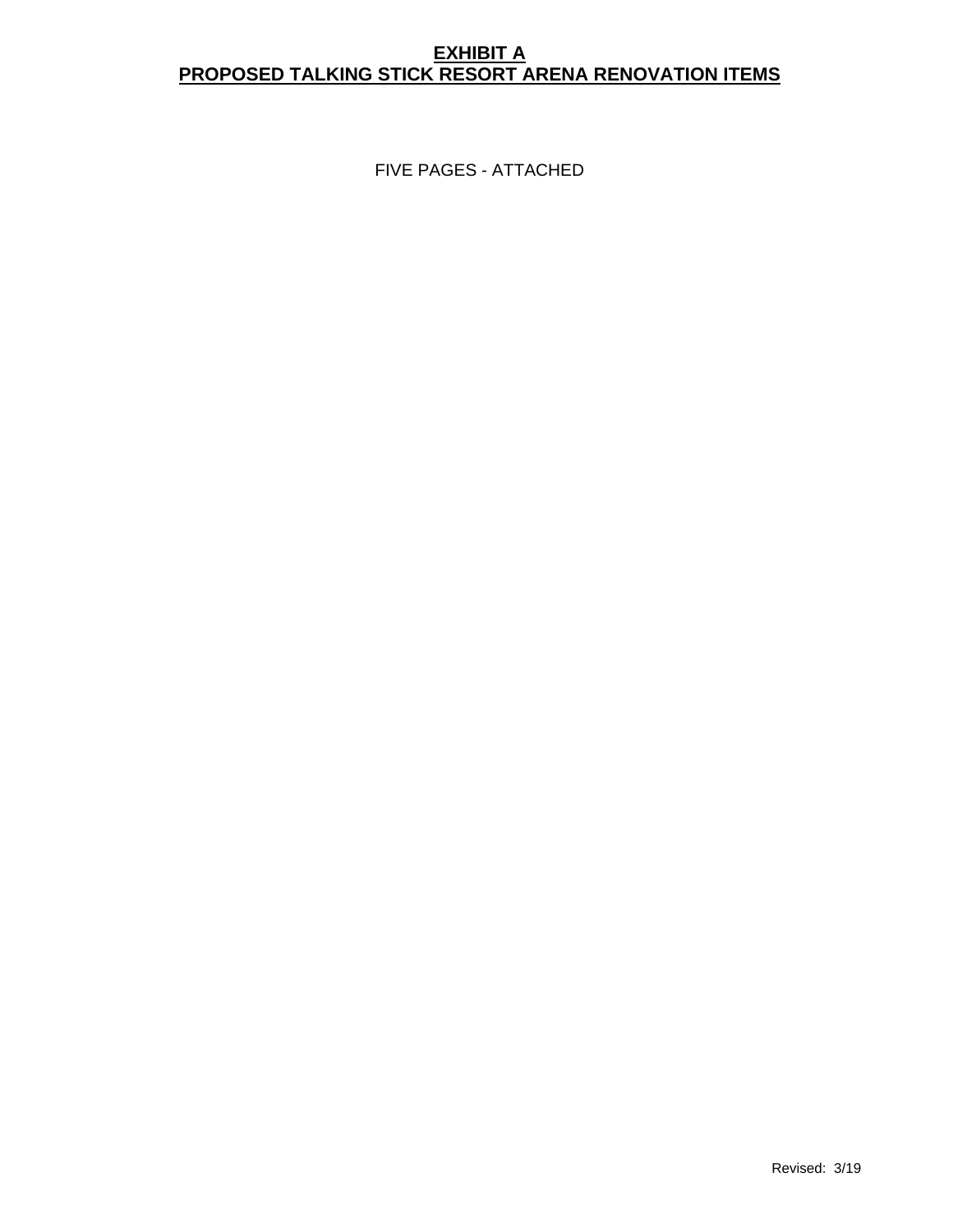# **ATTACHMENT A**

# **Proposed Talking Stick Resort Arena RenovationPreliminary Cost Estimates**

| <b>Building Area / Item</b> | <b>Preliminary</b><br><b>Cost Estimate</b><br>(in millions) | <b>Description</b>                                                                                                                                                                                                                                                                                                                                                                                                                                                                                                                                                                                                                                                                                                                                                                                                                                                                                                                                                                                                   |
|-----------------------------|-------------------------------------------------------------|----------------------------------------------------------------------------------------------------------------------------------------------------------------------------------------------------------------------------------------------------------------------------------------------------------------------------------------------------------------------------------------------------------------------------------------------------------------------------------------------------------------------------------------------------------------------------------------------------------------------------------------------------------------------------------------------------------------------------------------------------------------------------------------------------------------------------------------------------------------------------------------------------------------------------------------------------------------------------------------------------------------------|
| <b>Seating Bowl</b>         |                                                             | \$14.81 The majority of arena seats are located in the seating bowl. Proposed improvements<br>in the seating bowl include replacing (as needed) and resurfacing/recoating the treads<br>and risers (stairs and platforms where the seats are located) in the lower level and<br>upper level of the arena. The seats are mounted to the concrete treads and risers<br>within the seating bowl. As part of the replacing and resurfacing/recoating the treads<br>and risers, there will be some resulting seat replacement required due to damage to<br>seats during the process.<br>In addition, new vomitories (hallways / entrances to seating sections) will be added, as<br>well as opening the concourse in the corners of the arena to provide views to the<br>event floor. Other proposed improvements include ADA upgrades, new or repaired<br>railings, and a new house reduction system which will allow for various event<br>configurations and a potential increase in the number of non-sporting events. |
|                             |                                                             | A significant portion of this scope of work reflects arena infrastructure and/or safety-<br>related improvements.                                                                                                                                                                                                                                                                                                                                                                                                                                                                                                                                                                                                                                                                                                                                                                                                                                                                                                    |
| <b>Event Level</b>          |                                                             | \$13.17 The event level includes areas of the arena locker rooms, practice facility (current),<br>storage areas, star lounges/green rooms for concert performers, and courtside<br>seats/clubs. Proposed renovations in this area include improved storage and other<br>operational / logistical needs, such as circulation improvement. This scope also<br>includes renovated locker rooms, VIP/premium spaces, and the repurposing of the<br>current practice courts to allow space for other programming, including much needed<br>storage and circulation.                                                                                                                                                                                                                                                                                                                                                                                                                                                       |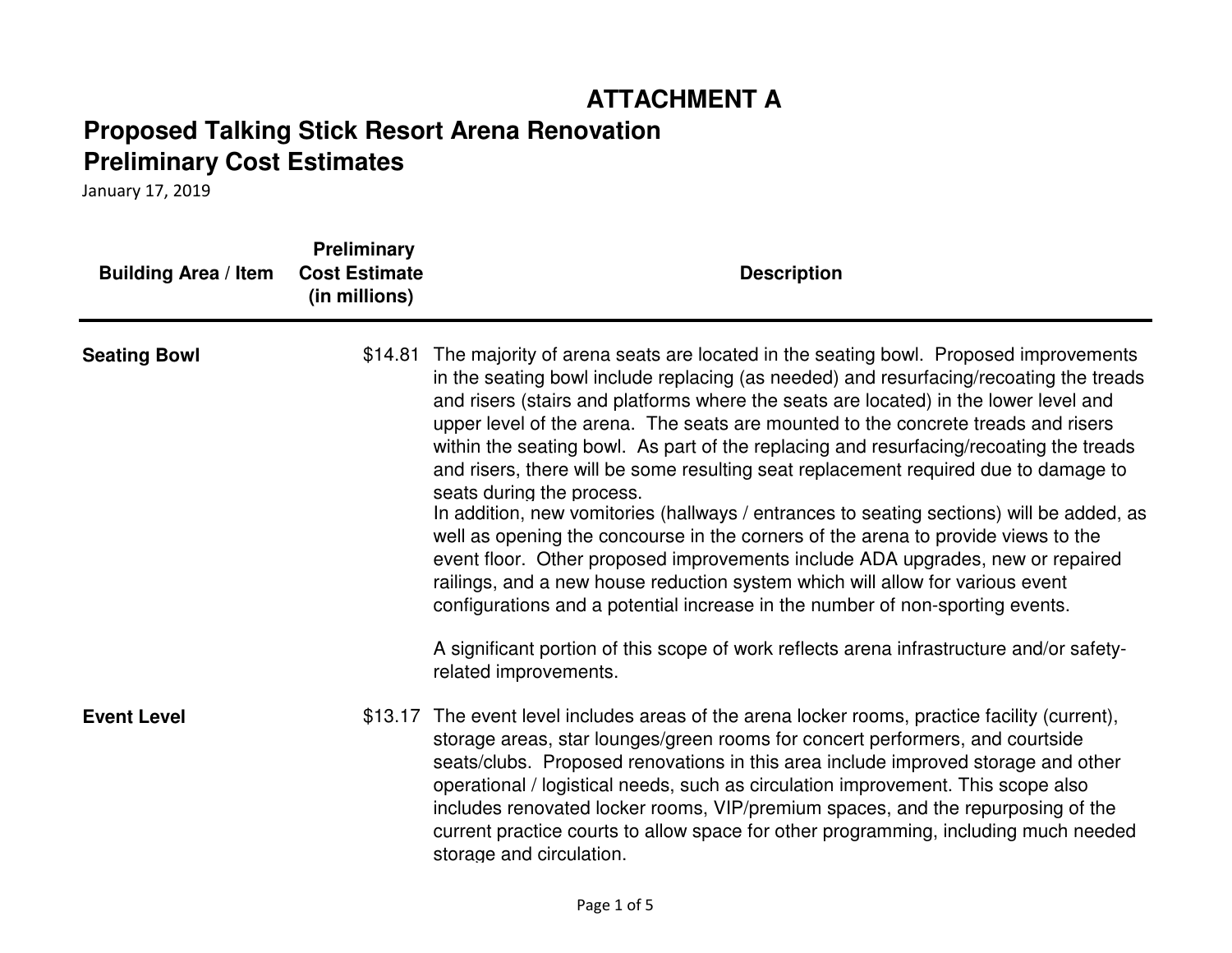| <b>Building Area / Item</b> | <b>Preliminary</b><br><b>Cost Estimate</b><br>(in millions) | <b>Description</b>                                                                                                                                                                                                                                                                                                                                                                                                                                                                                                                                                                                                                                                                                                                                              |  |
|-----------------------------|-------------------------------------------------------------|-----------------------------------------------------------------------------------------------------------------------------------------------------------------------------------------------------------------------------------------------------------------------------------------------------------------------------------------------------------------------------------------------------------------------------------------------------------------------------------------------------------------------------------------------------------------------------------------------------------------------------------------------------------------------------------------------------------------------------------------------------------------|--|
| <b>Main Concourse</b>       |                                                             | \$9.80 The main concourse encircles the main level of the arena, providing the majority of<br>circulation for the arena. It is the primary access point for lower level seats and<br>contains many fan amenities and concessions. At less than 600,000 square feet, the<br>arena is small by current NBA arena standards. This renovation will address<br>constrained concourses by expanding to the east and west, creating more space<br>where it is most needed by fans. Renovations on this level include much needed<br>logistical improvements, like a new commissary and food loading dock. In addition,<br>the concourse will be significantly expanded with more concessions and improved<br>circulation critical for loading and unloading the arena. |  |
|                             |                                                             | A significant portion of this scope of work reflects arena infrastructure improvements.                                                                                                                                                                                                                                                                                                                                                                                                                                                                                                                                                                                                                                                                         |  |
| <b>Lower Suite Level A</b>  | \$7.21                                                      | Some suite inventory will be converted into new, more in-demand large common<br>areas. This scope also includes club upgrades and logistical renovations such as<br>improved circulation and back-of-house spaces.<br>This scope of work reflects suite level improvements. The Suns would be responsible<br>for suite improvements.                                                                                                                                                                                                                                                                                                                                                                                                                            |  |
| <b>Upper Suite Level B</b>  | \$4.21                                                      | Proposed improvements include connecting current clubs and lounges with a new<br>seating area. In addition, access, storage and circulation will be improved, and<br>finishes will be refreshed.<br>This scope of work reflects suite level improvements. The Suns would be responsible<br>for suite improvements.                                                                                                                                                                                                                                                                                                                                                                                                                                              |  |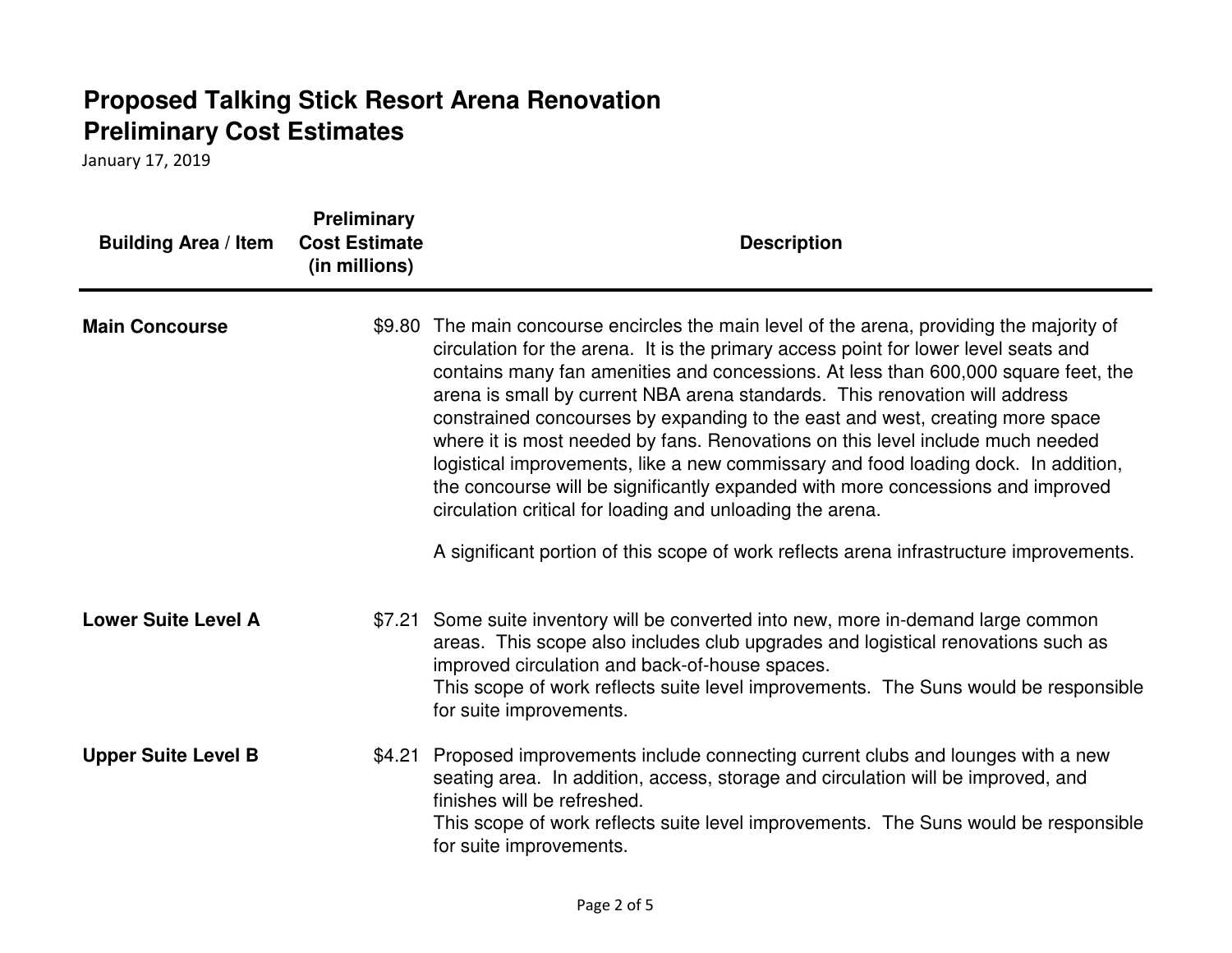| <b>Building Area / Item</b>                                              | <b>Preliminary</b><br><b>Cost Estimate</b><br>(in millions) | <b>Description</b>                                                                                                                                                                                                                                                                                                                                                                                                                                                              |
|--------------------------------------------------------------------------|-------------------------------------------------------------|---------------------------------------------------------------------------------------------------------------------------------------------------------------------------------------------------------------------------------------------------------------------------------------------------------------------------------------------------------------------------------------------------------------------------------------------------------------------------------|
| <b>Upper Concourse</b>                                                   | \$4.88                                                      | Proposed improvements to the upper concourse include improved circulation by<br>widening the concourse. This portion of the renovation will greatly improve movement<br>and patron access to seating, concessions, and restrooms. Other proposed<br>improvements include improving access to the arena commissary, new and renovated<br>concession stands, and storage improvements.<br>A significant portion of this scope of work reflects arena infrastructure improvements. |
| <b>Roof and Structural</b><br><b>Upgrades - Rigging</b><br><b>System</b> | \$5.01                                                      | Structural building repairs to strengthen the arena steel roof trusses and upgrades to<br>support an improved rigging system, which is a critical component of staging concerts,<br>family shows, etc. Also proposed are essential roof repairs.                                                                                                                                                                                                                                |
| <b>Exterior Wall and</b><br><b>Building Envelope</b>                     |                                                             | \$17.63 This proposed scope of work will improve building efficiency and enhance the<br>architecture and streetscape appeal of the facility. The proposed improvements are<br>expected to reduce energy demand by providing a new building skin to the exterior<br>envelope that self-shades the arena, while also improving the pedestrian experience.                                                                                                                         |
| <b>Technology &amp; Security</b>                                         |                                                             | \$18.65 Much of the current technology at the arena has exceeded its useful life. Many<br>technology items in the facility are more than a decade old and require replacement.<br>Proposed improvements include CCTV security system upgrades, new multi-function<br>video board, ribbon board, and digital control room.                                                                                                                                                       |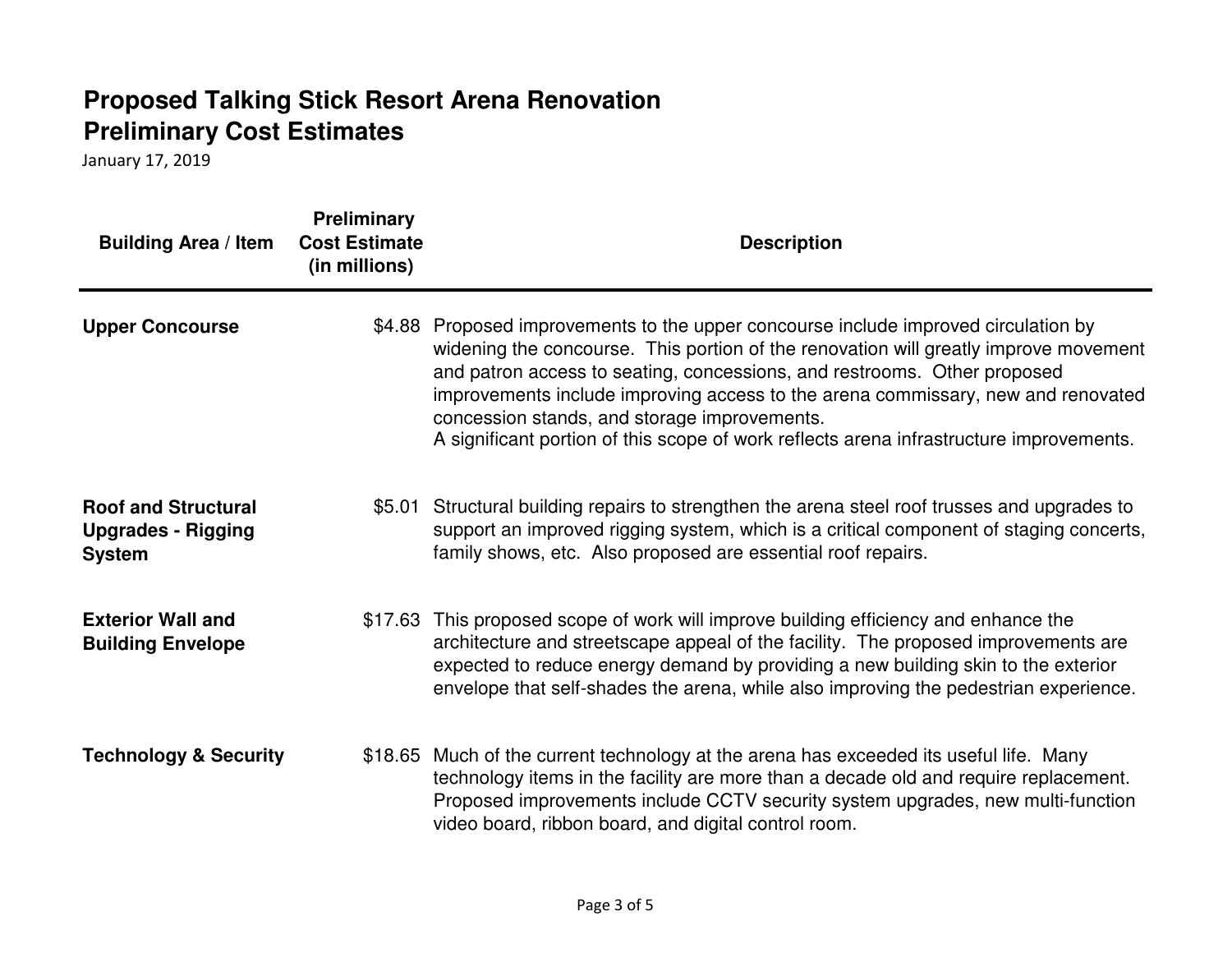| <b>Building Area / Item</b>                                              | <b>Preliminary</b><br><b>Cost Estimate</b><br>(in millions) | <b>Description</b>                                                                                                                                                                                                                                                                                                                                                                                                                                                                                       |
|--------------------------------------------------------------------------|-------------------------------------------------------------|----------------------------------------------------------------------------------------------------------------------------------------------------------------------------------------------------------------------------------------------------------------------------------------------------------------------------------------------------------------------------------------------------------------------------------------------------------------------------------------------------------|
| <b>Signage and Graphics</b>                                              |                                                             | \$1.91 Proposed improvements include enhanced wayfinding, advertising, and other patron<br>communications improvements throughout the arena.                                                                                                                                                                                                                                                                                                                                                             |
| <b>Other</b><br>FF&E / Artwork / Food<br>Service & Equipment<br>Upgrades | \$26.37                                                     | This portion of the scope replaces worn and non-functioning furniture, fixtures and<br>equipment throughout the arena. Replace and add artwork throughout the facility.<br>Repair food service areas and replace aged and inefficient equipment, providing<br>essential food service infrastructure to support the new arena commissary on the<br>main concourse as well as to replace and upgrade the food service equipment in each<br>of the more than thirty concession stands throughout the arena. |
| <b>Vertical Circulation</b><br>(Elevators &<br>Escalators)               | \$11.67                                                     | New and repaired elevators and escalators for arena operations and patrons to<br>improve vertical circulation throughout the arena.                                                                                                                                                                                                                                                                                                                                                                      |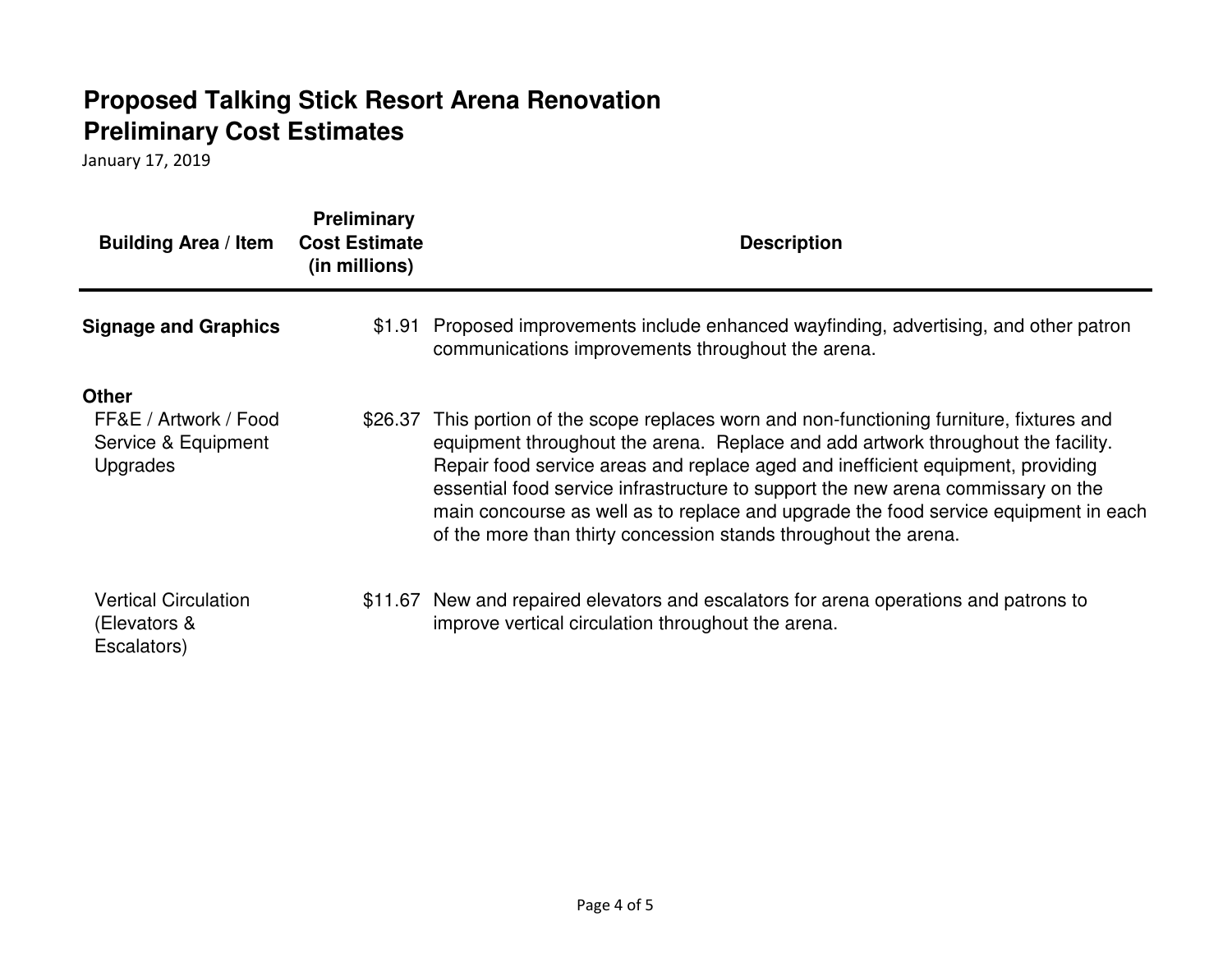| <b>Building Area / Item</b>                                                                     | <b>Preliminary</b><br><b>Cost Estimate</b><br>(in millions) | <b>Description</b>                                                                                                                                                                                                                                                                                                                                                                                                                                                                                                                                                                                                                                                                                                                                           |
|-------------------------------------------------------------------------------------------------|-------------------------------------------------------------|--------------------------------------------------------------------------------------------------------------------------------------------------------------------------------------------------------------------------------------------------------------------------------------------------------------------------------------------------------------------------------------------------------------------------------------------------------------------------------------------------------------------------------------------------------------------------------------------------------------------------------------------------------------------------------------------------------------------------------------------------------------|
| <b>Mechanical, Electrical,</b><br><b>Plumbing and</b><br><b>Communication</b><br><b>Systems</b> | \$99.58                                                     | This scope includes removal of existing and major repairs and replacement of<br>mechanical, electrical and plumbing (MEP) systems throughout the arena. Many of<br>the original systems are past their useful life. This includes, but is not limited to:<br>All new pipe, fittings, insulation, valves, instrumentation;<br>Replacing existing air handling equipment and duct work;<br>Replacing existing pneumatic controls to full direct digital control systems;<br>Testing and balancing of new systems;<br>Replacing existing transformers, adding additional circuits and show power;<br>Replacing existing power receptacles and switches throughout the arena;<br>Replacing communication systems: cabling, distributed antenna system, conduits; |
| <b>Preliminary Total</b><br><b>Renovation Cost</b><br><b>Estimate</b>                           | \$234.90                                                    | Complete new LED lighting system with controls and relays;<br>Replace existing sound system including hoists, speakers and acoustic panels; as<br>well as replace aging video production equipment;<br>New domestic water service and converting existing plumbing fixtures to low-flow to<br>meet current building codes and improve sustainability;<br>Replacing sanitary sewer lines, rainwater drain systems, and venting throughout;<br>A significant portion of this scope reflects arena infrastructure improvements critical to<br>the operations and function of any building. The city would fund a majority of these<br>expenses.                                                                                                                 |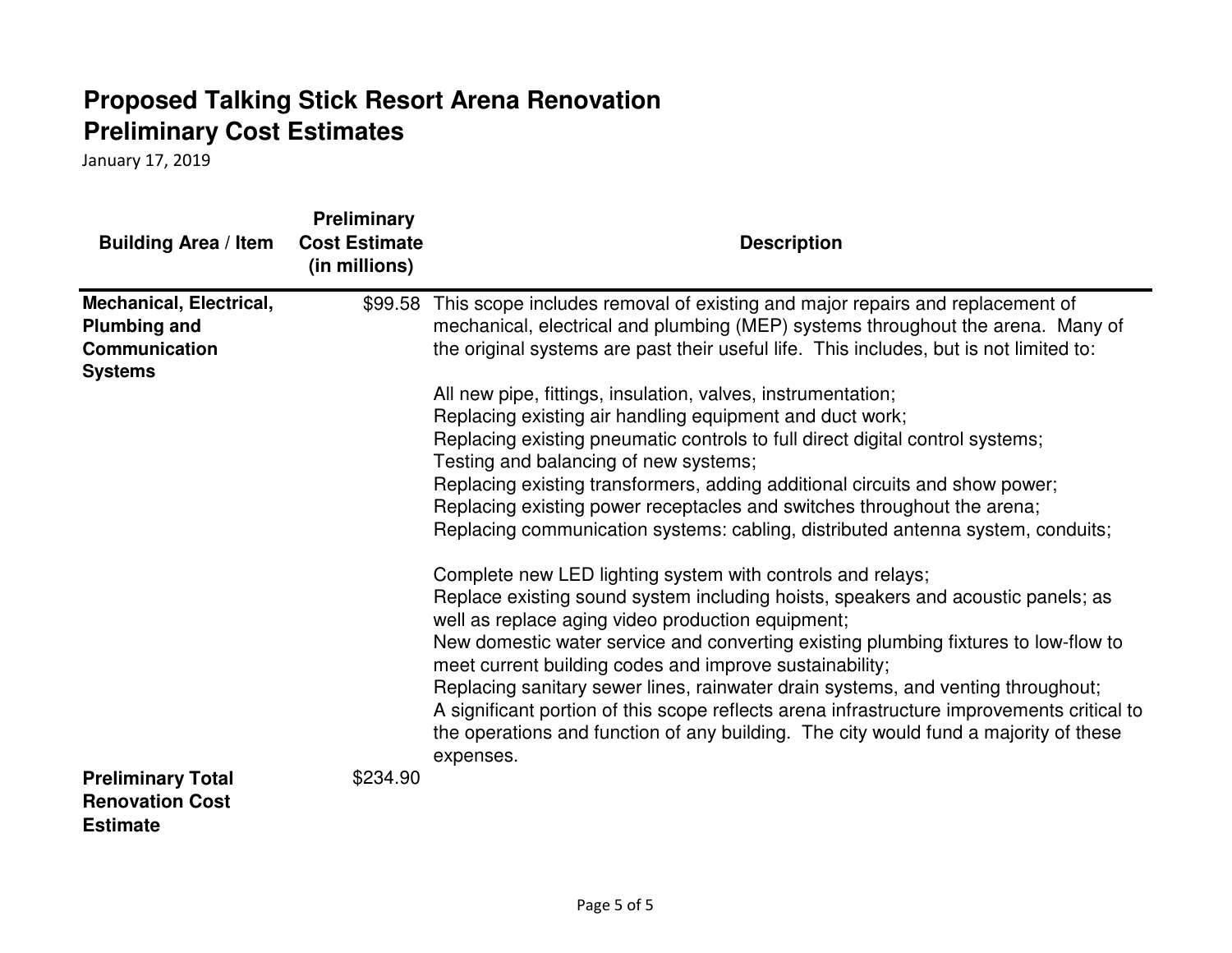#### **EXHIBIT B CONSULTANT REFERENCE CHECK INSTRUCTIONS, FORM, AND SAMPLE LETTER**

**The attached Consultant Performance Evaluation Form is to be provided to the agencies or entities for which your firm has recently provided services similar to those requested for this project. Provide the evaluation form to the Owner, or the Owner's representative directly responsible for oversight of the project to complete and submit to the email box listed below.** 

**The first three references submitted will be accepted and the scores utilized as part of the evaluation process. Each reference check is worth up to 25 points for a total of up to 75 points available.** 

**The form is to be completed by the agency or entity and uploaded to the (email box) at:** 

**soq.referencechecks@phoenix.gov**

**The procurement identifier is:** 

**6000000717**

### **Attention: Kandi Kawolsky**

**Also attached is a sample performance evaluation cover letter that may be used when sending the reference check request.** 

## **Sample Consultant Performance Evaluation Cover Letter**

Sample Cover Letter Contact Name Address of Reference

(Your Name) is responding to a Request for Qualifications (RFQ) from the City of Phoenix Office of the City Engineer's Design and Construction Procurement section.

The City is requesting reference information related to our past performance. As a part of the response submittal process, the City is requesting performance evaluations from agencies that our firm has performed services for either in the past or is currently receiving services.

I would appreciate your cooperation in completing the attached Contractor Performance Evaluation form and return by email the completed form by 5:00 pm Phoenix time on **May 2, 2019** to:

soq.referencechecks@phoenix.gov

#### **Reference in Subject Line: RFx #6000000717**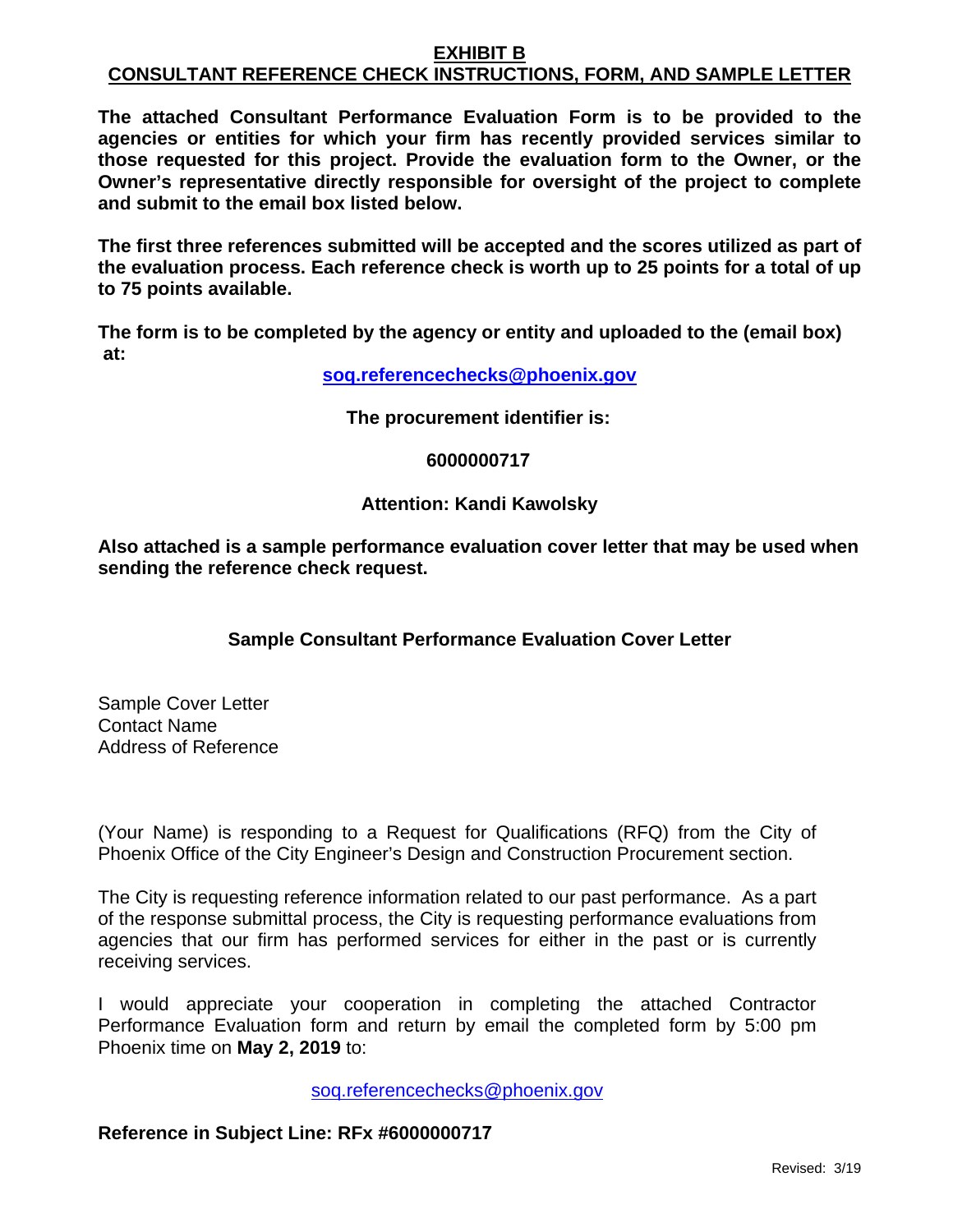For questions, contact Kandi Kawolsky, Procurement Manager at 602-256-4108.

Failure to submit the Consultant Performance Evaluation form by the above date will have a negative impact on the proposal we submit for this service. Your cooperation in submitting this form by this date is appreciated.

If you have any questions regarding this request, please contact (your name) at (your telephone number).

Sincerely,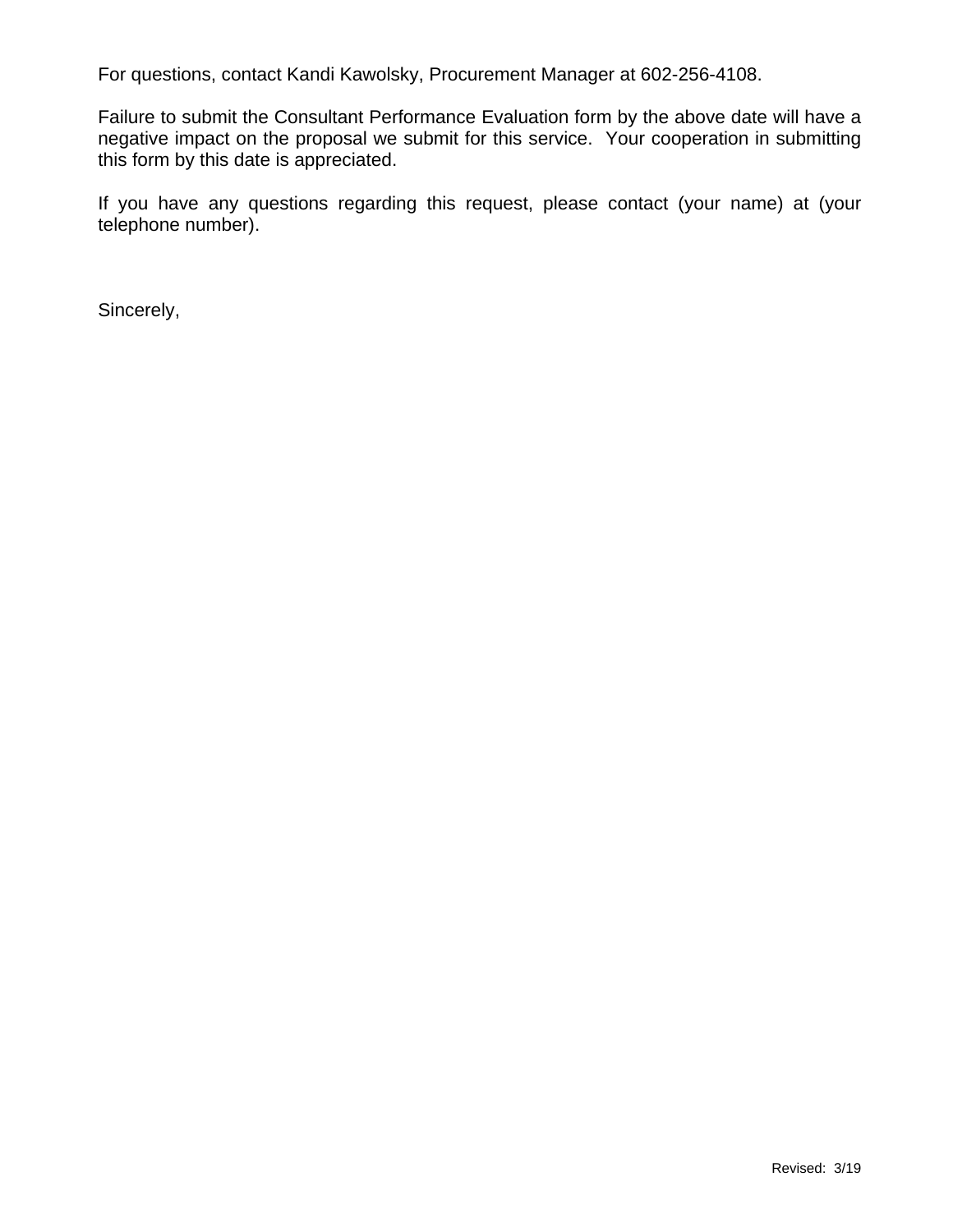#### INSTRUCTIONS FOR COMPLETING CONSULTANT PERFORMANCE EVALUATION

Please evaluate the consultant's contract performance in each of the rating areas listed below. On the Consultant Performance Evaluation form, please circle the rating from 1 to 4 that most closely matches your evaluation of the consultant's performance. Comments are not required but appreciated.

The Design and Construction Procurement section will use the information from this form to evaluate firms competing for contract award. **This completed form will become public record and upon request, will be released to the consultant or any other entity.**

Please submit the completed form to the address indicated on the bottom of the Consultant Performance Evaluation form. Thank you for your time and your cooperation.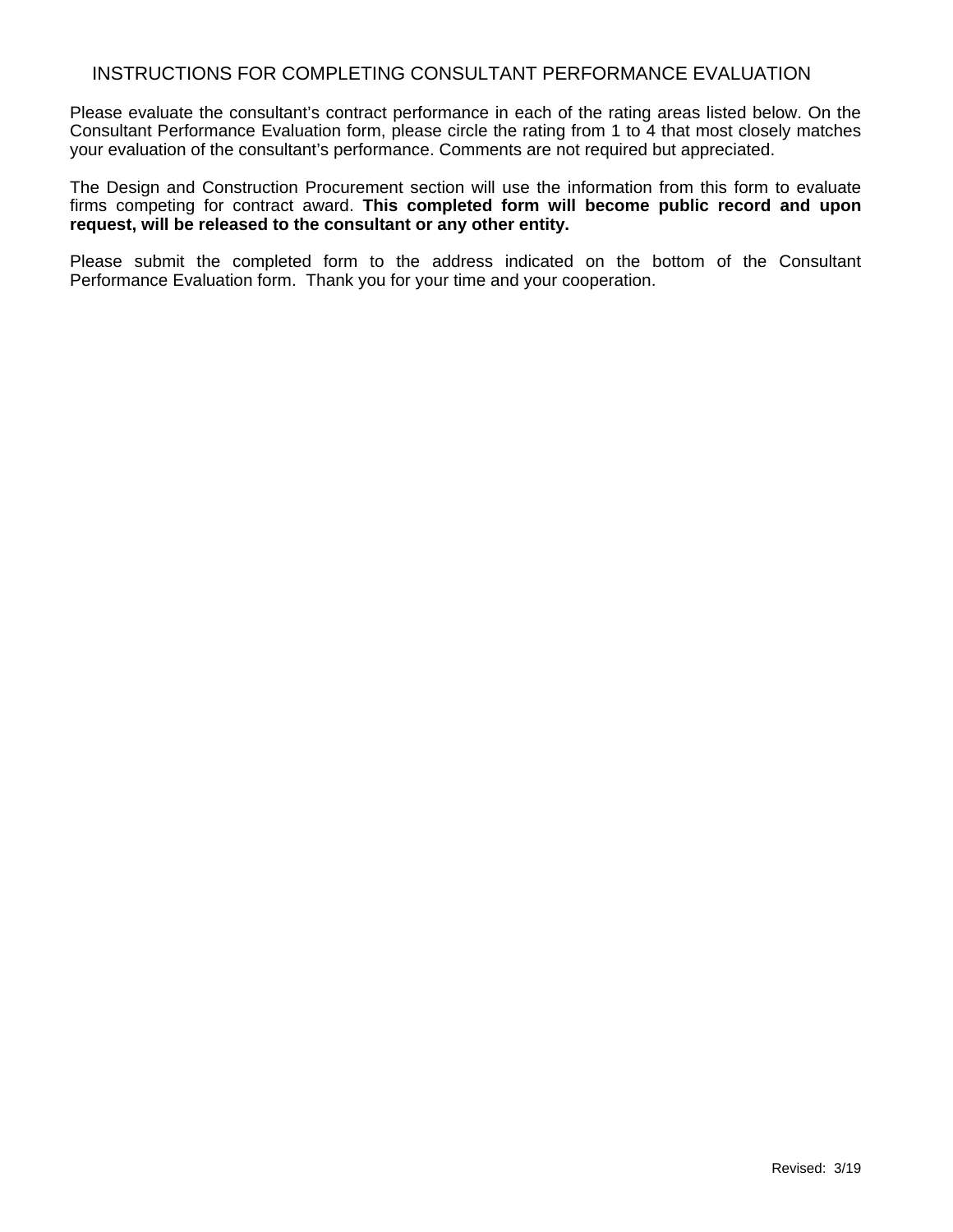# **READVERTISEMENT TALKING STICK RESORT ARENA RENOVATIONS OWNER'S REPRESENTATIVE SERVICES RFx: 6000000717**

# **CONSULTANT PERFORMANCE EVALUATION FOR \_\_\_\_\_\_\_\_\_\_\_\_\_\_\_\_\_\_**

(firm name)

**In the box below, provide the project title, contracted services provided by the firm, and start and completion date of services.** 

**RATINGS: Summarize the Consultant's performance and circle the number below that corresponds to the performance rating for each category. Please see the rating scale.** 

 $1 =$  Unsatisfactory;  $2 =$  Poor;  $3 =$  Good;  $4 =$  Excellent

| HOW WOULD YOU RANK THE<br><b>BUSINESS RELATIONSHIP</b><br>BETWEEN THE OWNER AND<br>THE FIRM?                   | $\mathbf{1}$<br>$\overline{2}$<br>3<br>4 | Comments: |
|----------------------------------------------------------------------------------------------------------------|------------------------------------------|-----------|
| WAS THE TEAM PRESENTED IN<br>THE PROPOSAL THE TEAM<br>THAT WORKED ON THE<br><b>PROJECT TO COMPLETION?</b>      | $\mathbf{1}$<br>$\overline{2}$<br>3<br>4 | Comments: |
| <b>WAS STAFF PROACTIVE IN</b><br><b>SOLVING PROBLEMS THAT</b><br>MAY HAVE OCCURRED ON THE<br>PROJECT?          | 1<br>$\overline{2}$<br>3<br>4            | Comments: |
| <b>WAS THE CONTRACTED</b><br><b>SCOPE OF SERVICES</b><br><b>COMPLETED ON TIME AND</b><br><b>WITHIN BUDGET?</b> | 1<br>$\overline{2}$<br>3<br>4            | Comments: |
| <b>HOW WOULD YOU RATE THE</b><br><b>QUALITY OF WORK</b><br>PERFORMED BY THIS FIRM ON<br><b>YOUR PROJECT?</b>   | $\mathbf{1}$<br>$\overline{2}$<br>3<br>4 | Comments: |
| DID THE FIRM RECOMMEND<br><b>EFFICIENCIES OR PROVIDE</b><br><b>INNOVATIVE IDEAS OR</b><br>SUGGESTIONS?         | 1<br>$\overline{2}$<br>3<br>4            | Comments: |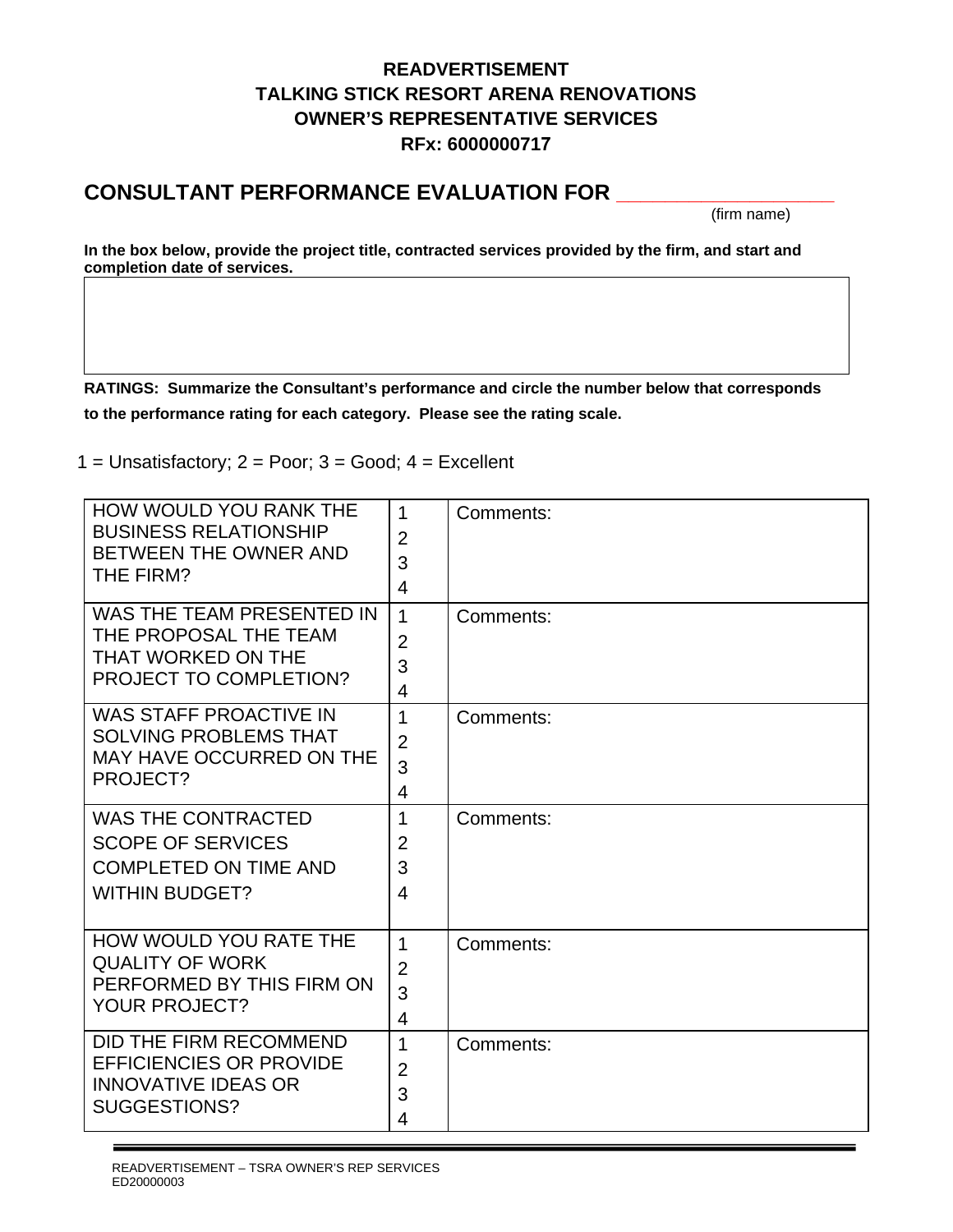| WOULD YOU BE WILLING TO<br><b>CONTRACT WITH THIS FIRM</b><br>AGAIN? (1 point) | <b>YES</b> | Comments:           |
|-------------------------------------------------------------------------------|------------|---------------------|
|                                                                               | <b>NO</b>  |                     |
| <b>TOTAL SCORE</b>                                                            |            | (MAXIMUM 25 POINTS) |

Reference Evaluation Provided By:

Name and Title: \_\_\_\_\_\_\_\_\_\_\_\_\_\_\_\_\_\_\_\_\_\_\_\_\_\_\_\_\_\_\_\_\_\_\_\_\_\_\_\_\_\_\_\_\_\_\_\_\_\_\_\_\_\_\_\_\_\_\_

Agency/Organization: \_\_\_\_\_\_\_\_\_\_\_\_\_\_\_\_\_\_\_\_\_\_\_\_\_\_\_\_\_\_\_\_\_\_\_\_\_\_\_\_\_\_\_\_\_\_\_\_\_\_\_\_\_

Date: \_\_\_\_\_\_\_\_\_\_\_\_\_\_\_\_\_\_\_\_\_\_\_\_\_\_\_\_

Telephone Number: \_\_\_\_\_\_\_\_\_\_\_\_\_\_\_\_\_\_\_\_\_\_\_\_

## *Email completed form by May 2, 2019 by 5:00 pm Phoenix time to:*

soq.referencechecks@phoenix.gov

### **\*EMAIL SUBJECT LINE SHOULD REFERENCE RFx NUMBER 6000000717**

**The document should reference the project number and firm for which the reference check is being submitted. If no project number is available, reference the service and firm for which the reference check is being submitted.**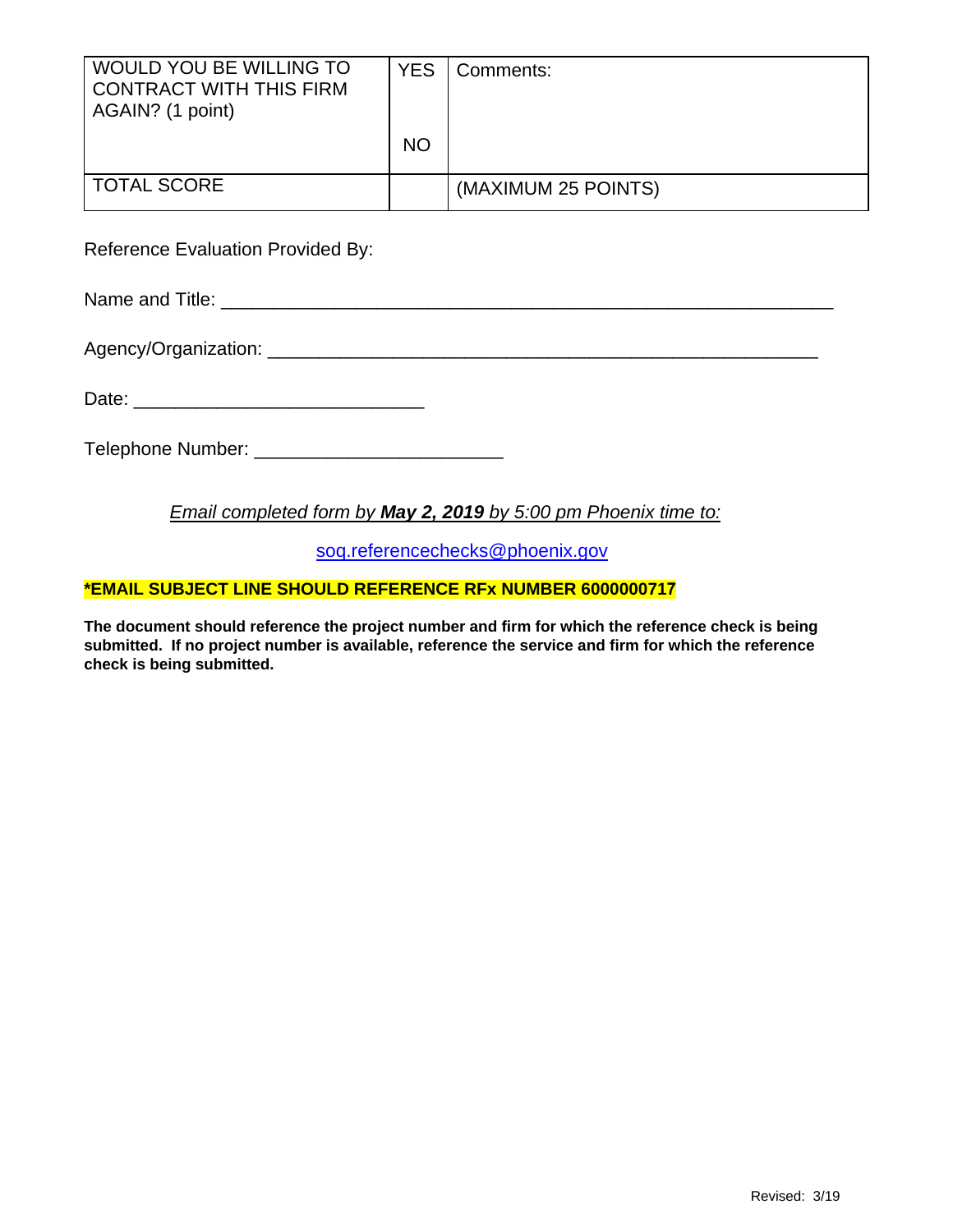## <u>EXHIBIT C</u> CONFLICT OF INTEREST & SOLICITATION TRANSPARENCY DISCLOSURE FORM

|    |                                                                                      |    |      | This form must be signed and submitted to the City and all questions must be answered (or N/A) or your offer                                                                                                          |  |
|----|--------------------------------------------------------------------------------------|----|------|-----------------------------------------------------------------------------------------------------------------------------------------------------------------------------------------------------------------------|--|
| 1. | may be considered non-responsive.<br>Name of person submitting this disclosure form. |    |      |                                                                                                                                                                                                                       |  |
|    |                                                                                      |    |      |                                                                                                                                                                                                                       |  |
|    | First                                                                                | MI | Last | <b>Suffix</b>                                                                                                                                                                                                         |  |
| 2. | Contract Information                                                                 |    |      |                                                                                                                                                                                                                       |  |
|    | Solicitation # or Name:                                                              |    |      |                                                                                                                                                                                                                       |  |
| 3. |                                                                                      |    |      | Name of individual(s) or entity(ies) seeking a contract with the City (i.e. parties to the Contract)                                                                                                                  |  |
|    |                                                                                      |    |      |                                                                                                                                                                                                                       |  |
| 4. | committee members and officers for each entry. If not applicable, indicate N/A.      |    |      | List any individuals(s) or entity(ies) that are owners, partners, parent, sublessees, joint venture, or<br>subsidiaries of the individual or entity listed in Question 3. Please include all Board members, executive |  |
|    |                                                                                      |    |      |                                                                                                                                                                                                                       |  |
|    |                                                                                      |    |      | 5. List any individuals or entities that will be subcontractors on this contract or indicate N/A.                                                                                                                     |  |
|    | $\Box$<br>□                                                                          |    |      | Subcontractors may be retained, but not known as of the time of this submission.<br>List of subcontracts, including the name of the owner(s) and business name:                                                       |  |
| 6. | in the proposal or seeking the resulting contract. If none, indicate N/A.            |    |      | List any attorney, lobbyist, or consultant retained by any individuals listed in Questions 3, 4, or 5 to assist                                                                                                       |  |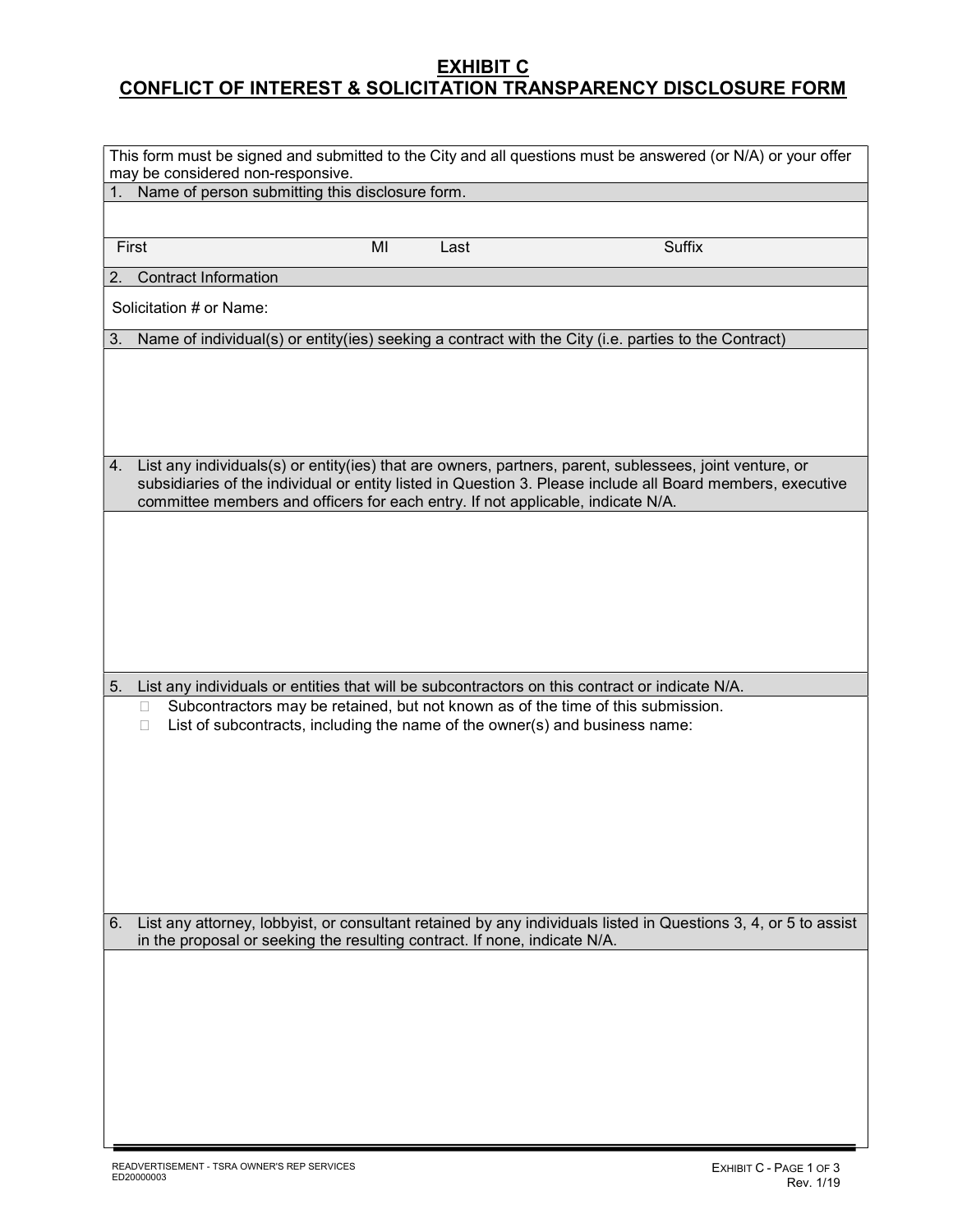#### 7. Disclosure of Conflict of Interest

#### A. City Code Section 43-34

Are you aware of any fact(s) with regard to this solicitation or resulting contract that would raise a "conflict of interest" issue under City Code Section 43-34?

"An elected City official or a City employee shall not represent any person or business for compensation before the City regarding any part of a procurement, including any resulting contract, if during the time the elected official is or was in office or the employee is or was employed by the City such elected official or employee played a material or significant role in the development of the solicitation, any other part of the procurement, or the contract award."

- $\Box$  I am not aware of any conflict(s) of interest under City Code Section 43-34.
- $\Box$  I am aware of the following potential or actual conflict(s) of interest:
- B. ARS Sections 38-501 et. Seq. & City Charter Chapter 11

State law and the Phoenix City Charter and Code prohibit public officers or employees, their close relatives, and any businesses they, or their relatives, own from (1) representing before the City any person or business for compensation, (2) doing business with the City by any means other than through a formal procurement, and (3) doing business with the City without disclosing that the person has an interest in the contract. This prohibition extends to subcontracts on City contracts and also applies to parent, subsidiary, or partner businesses owned by a public officer or employee. See A.R.S. Sections 38-501 through 38-511, for more information (City Charter, Chapter 11, applies the state conflict-ofinterest law to City employees).

Please note that any contract in place at the time a person becomes a public officer or employee may remain in effect. But the contract may not be amended, extended, modified, or changed in any manner during the officer's or employee's city service without following city administrative regulations.

Are you aware of any fact(s) with regard to this contract that would raise a "conflict of interest" issue under A.R.S. Sections 38-501 through 38-511 (See Arizona Revised Statutes regarding conflict of interest at www.azleg.gov).

- $\Box$  I am not aware of any conflict(s) of interest under Arizona Revised Statutes Sections 38-501 through 38-511.
- $\Box$  I am aware of the following conflict(s) of interest:

#### 8. Acknowledgements

- A. Solicitation Transparency Policy No Contact with City Officials or Staff During Evaluation
- $\Box$  I understand that a person or entity who seeks or applies for a city contract, or any other person acting on behalf of that person or entity, is prohibited from contacting city officials and employees regarding the contract after a solicitation has been posted.
- $\Box$  This "no-contact" provision only concludes when the contract is awarded at a City Council meeting. If contact is required with City official or employees, the contact will take place in accordance with procedures by the City. Violation of this prohibited contacts provision, set out in City Code Sections 2-190.4 and 43-36, by respondents, or their agents, will lead to **disqualification.**